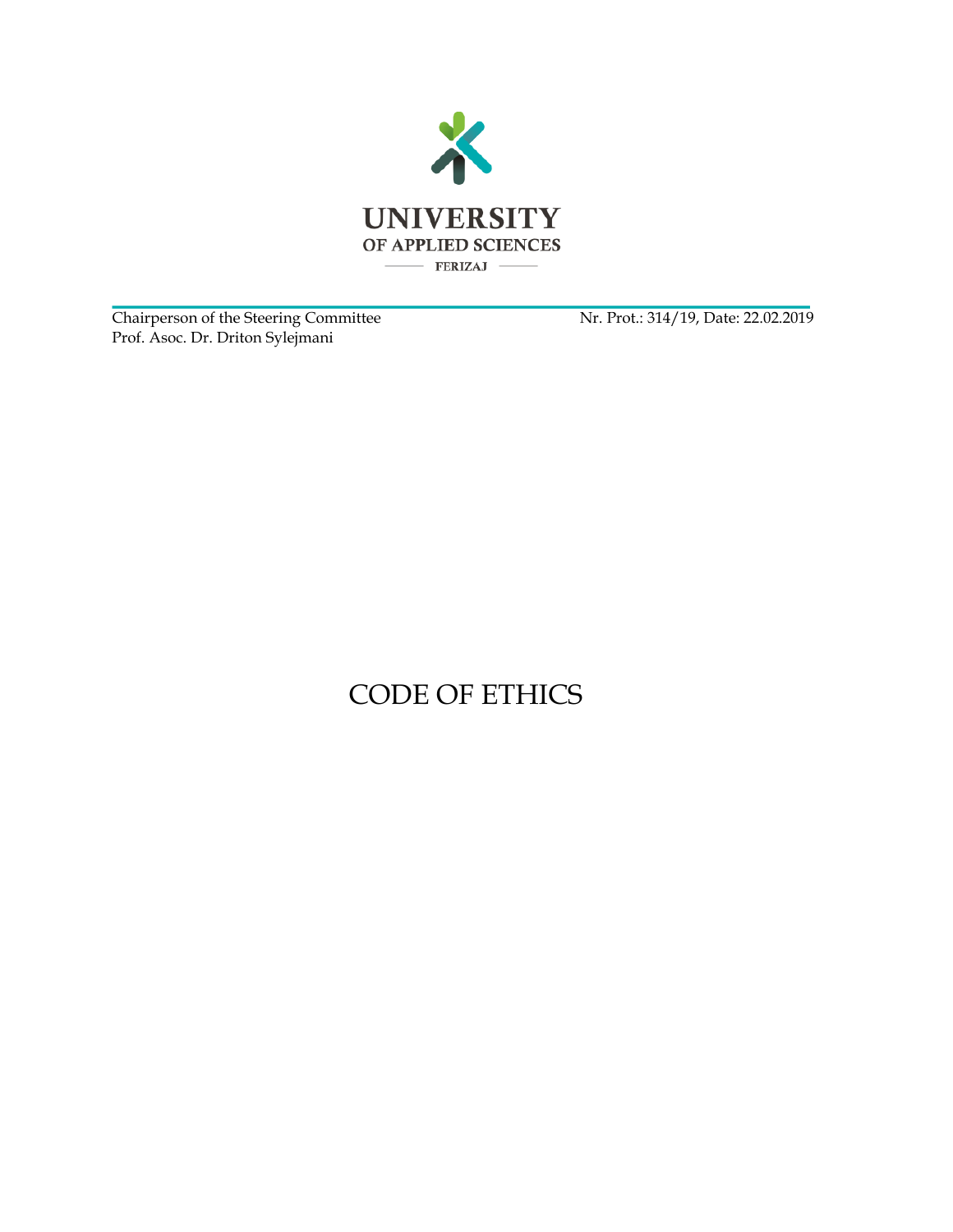Pursuant to Article, 17 and 23, point 1.3 and article 150 of the Provisional Statute of the University of Applied Sciences in Ferizaj (UASF), the Steering Committee, at the meeting held on 22.02.2019, approve:

#### **CODE OF ETHICS**

#### **CHAPTER I**

#### **GENERAL PROVISIONS**

## **Article 1 Purpose**

The Code of Ethics is intended to establish rules of professional conduct for UASF members, including academic, auxiliary, teaching-scientific, administrative staff, and student, according to established standards, consistent with the spirit of academic, professional, and moral ethics of the university and with academic freedom. This Code aims to develop the culture within the University to highlight our values, and to build a contemporary ethic, based on commonly accepted values, values that help our orientation at work, to enhance the image of the university as an integral part of University assets. This Code notifies all interested parties of ethics policies and procedures and conduct rules, of potential ethics violations and UASF compliance rules.

#### **Article 2 Scope of action**

The Code of Ethics is mandatory for application to the UASF, the Rectorate, the academic and central administration units that are part of this university, to all staff, regardless of the form and type of employment contract, such as academic, auxiliary, scientific teaching staff, administrative and students of all levels.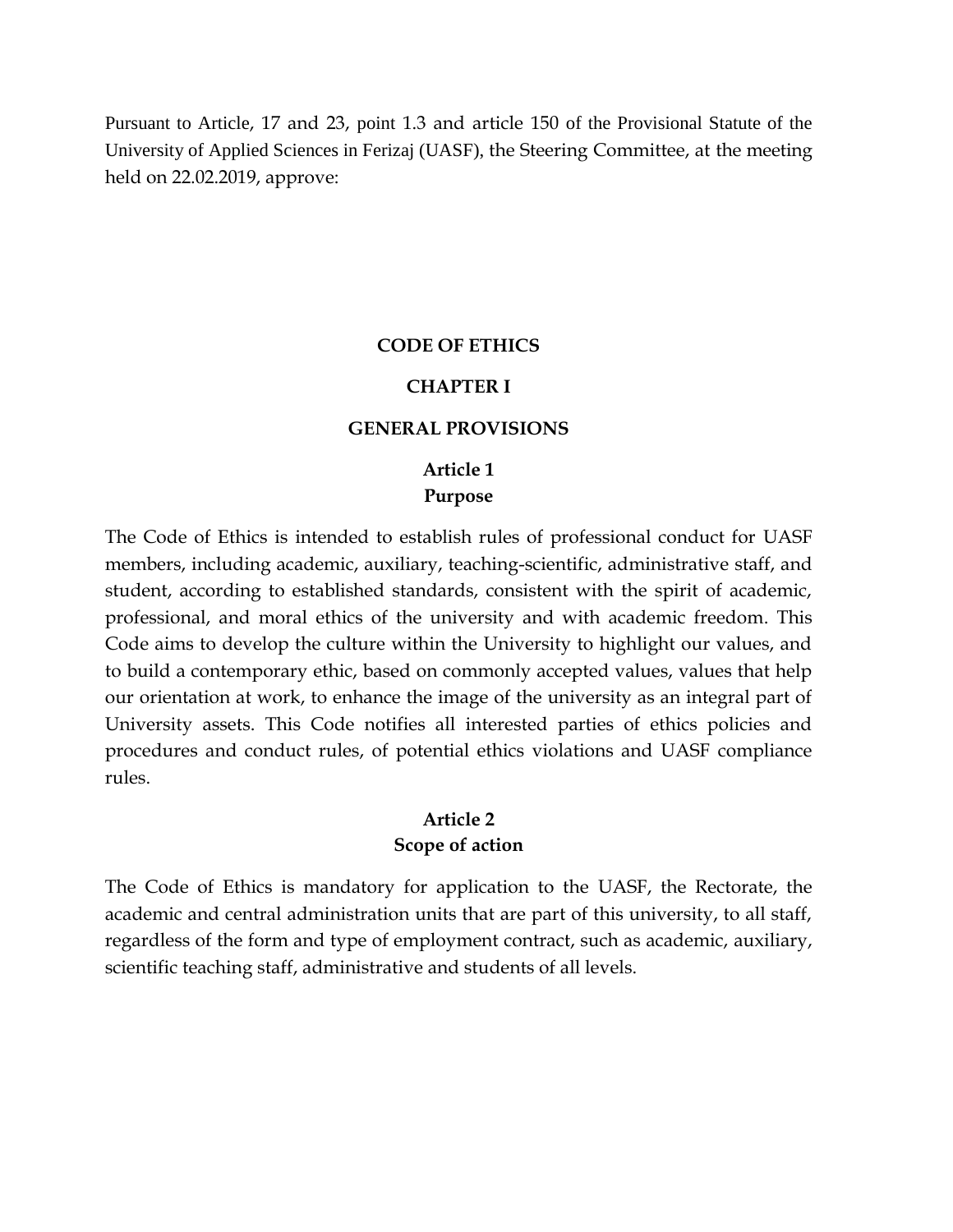## **Article 3 Mission, principles and values**

UASF's mission is to be a nationally and internationally reputed teaching and research community where all staff and students must contribute and be guided by the principles of academic ethics and public life:

- 1. Integrity,
- 2. Punctuality,
- 3. Correctness, honesty and sincerity,
- 4. Courtesy, goodwill, solidarity and cooperation,
- 5. High morale and objectivity,
- 6. Academic excellence and academic freedom,
- 7. Respect for academic and institutional hierarchy,
- 8. Mutual respect and human dignity,
- 9. Personal and institutional responsibility and accountability,
- 10. Civic responsibility.

# **CHAPTER II**

## **PERSONNEL**

## **Article 4 Personnel obligations**

Every member of staff, in the performance of their duties should be guided by the principles set forth in Article 3 of this Code and shall continue to commit to:

- 1. Promote the best interests of the UASF;
- 2. Promote the mission, vision and values of the university;
- 3. Maintain public respect and trust in UASF and its integrity;
- 4. Display and reflect personal integrity, honesty and responsibility in all his actions;
- 5. Provide an environment of mutual respect, impartiality and cooperation;
- 6. To maintain the confidentiality of all matters considered confidential;
- 7. Ensure the independence of fair trial from conflict interests;
- 8. Ensure that relationships that are or can be perceived as conflicts of interest are fully open and followed by the guidance of the university's governing bodies;
- 9. Comply with UASF policies and procedures and applicable laws;
- 10. Demonstrate care of UASF property and resources;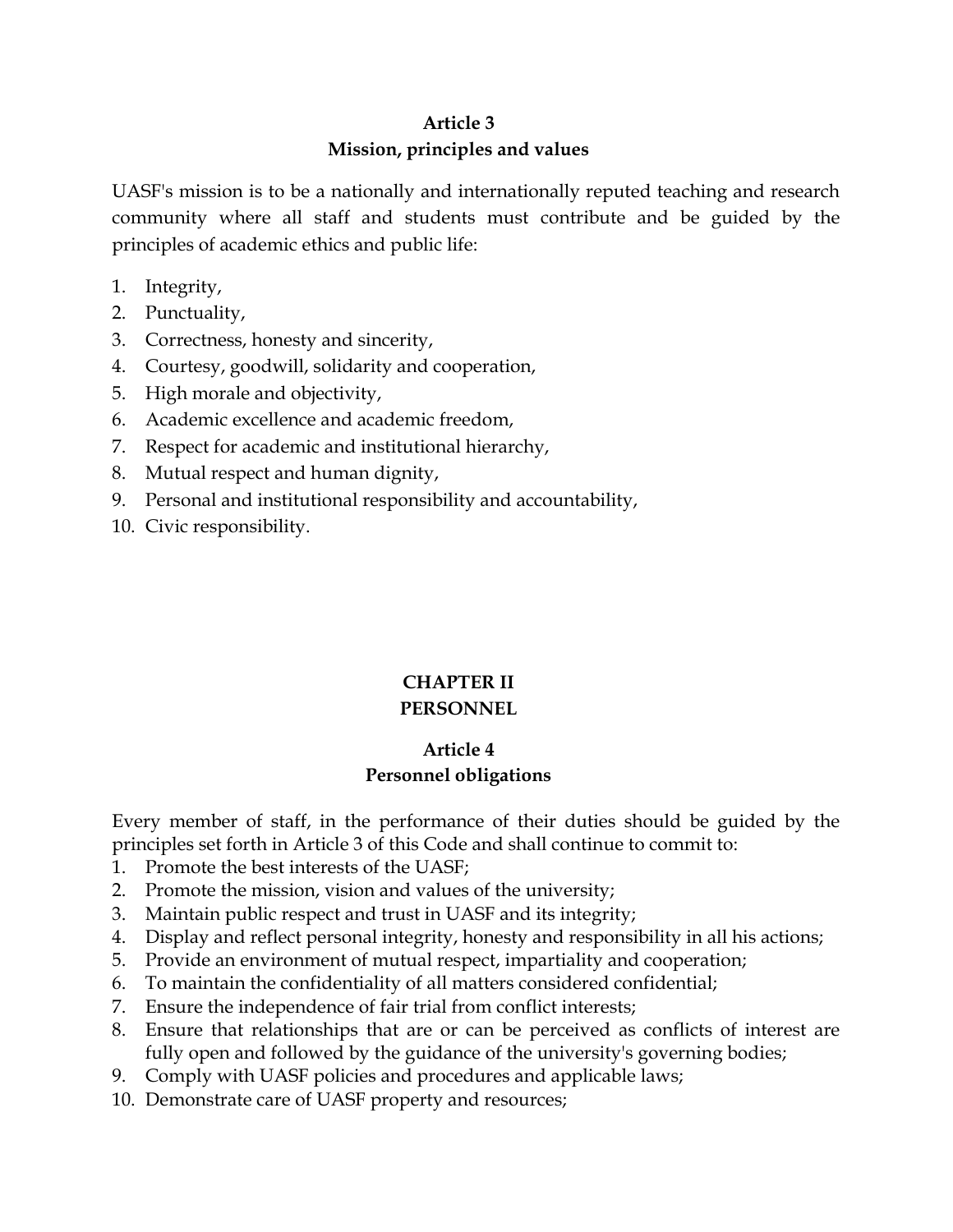- 11. Respect the hours of work agreed upon with the employer or superior;
- 12. Comply with the approved teaching schedule and any changes thereto;
- 13. Maintain a serious work schedule, including serious and dignified clothing;
- 14. Use official language and a vocabulary of choice, with regular intonations and within the norms of ethics and civic behavior;
- 15. Execute correctly the duties and orders of the superior in accordance with legal and sub-legal acts;
- 16. Avoid cases where there is a conflict of interest under applicable law by declaring them to the superior as soon as they have arisen;
- 17. Do not allow personal relationships to affect professional relationships;
- 18. Do not seek or accept in any way privileges, benefits, interventions, favoritism, payments or endowments from students or other persons for the purpose of achieving undeserved favorable results, or favors and benefits that a staff member can perform because of duty;
- 19. Do not discriminate between students, subordinates or colleagues because of personal recognition or preferences;
- 20. Do not make and do not be subjected of any kind provocation, harassment by students or other persons for work purposes, for purposes that are inconsistent with this Code, applicable laws and regulations, and moral norms;
- 21. By their actions they should not prejudice the dignity, personality and professional image, professional opinions of colleagues and management authorities of any level, irrespective of any inconsistencies or conflicts of interest;
- 22. Do not consume alcoholic beverages or tobacco in the premises of the institution;
- 23. Do not use authority for activities that are not related to teaching or to offend and discriminate against students, to offend, slander or discuss for colleagues and leadership authorities of any level for any reason or conflict;
- 24. Do not put pressure on students in any form, with or without cause;
- 25. Do not offend, defame or tarnish the professional and personal image of other University staff members.

#### **Article 5**

#### **Spread of knowledge and academic freedom**

1. Academic staff enjoys academic freedom in research, scientific work and teaching methodology. Academic staff must abide by the responsible use of academic freedom, subject to an approved curriculum. They must deliver highperformance research, teaching, and practice through objective reading, study,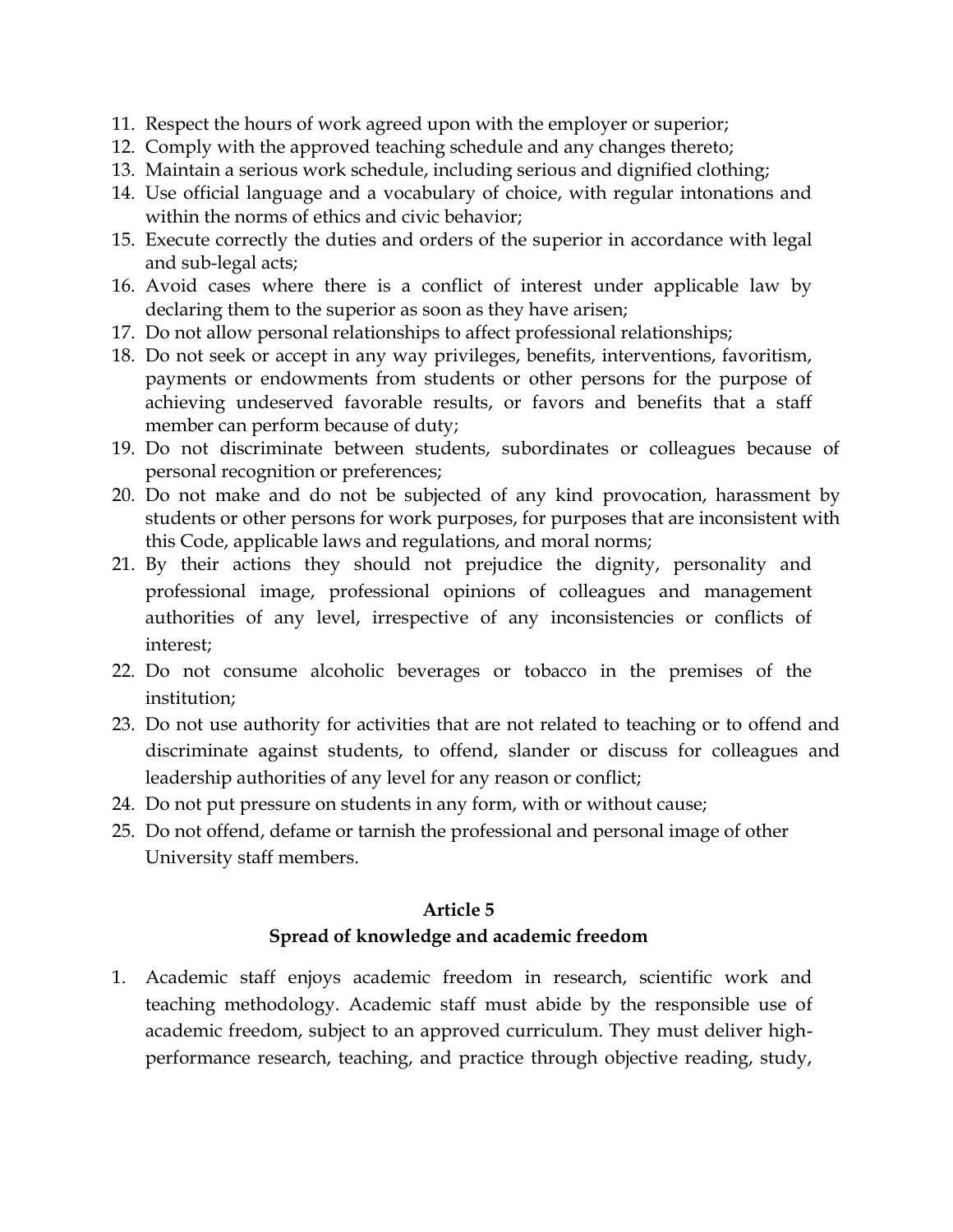experimentation, observation, exchange, and self-evaluation, by choosing efficient, useful, understandable, and effective methods for students.

- 2. Every member of the academic staff must recognize and respect the scientific contributions of colleagues and students. In lectures, publications, or presentations, teachers should use acceptable professional practices for borrowed materials.
- 3. Academic staff should continually improve the methodology in order to be effective in teaching, encourage students to act freely and independently, and explain to them assessment methods.
- 4. Academic staff should explain to the students the objectives of the course in advance by accomplishing this through lectures, demonstration, practice and exams.
- 5. Academic staff should be transparent in evaluating and testing student knowledge, the methodology used, and their results, acting in accordance with UASF Regulations.
- 6. Academic staff should avoid disclosing confidential information for students without their permission, except in special cases where the law provides. Any information about views, beliefs, activities, political associations taken from student conversations should be kept confidential.

## **Article 6 Anti-discrimination policies**

UASF should provide equal opportunities to all persons in the process of recruitment, appointment, promotion, pay, training and other practices implemented at the University regardless of gender, race, ethnic origin, national origin, color, religion, age, service uniform or status he represents, with mental and physical disabilities or even political beliefs. All University staff must comply with the University's anti-discrimination policy and in accordance with the Constitution and the Anti-Discrimination Law.

## **Article 7 Confidentiality of information**

University staff are entrusted with the retention and knowledge of personal and institutional data and information of all employees of any quality, as well as students, which data and information should be treated confidentially and used only for the performance of work in the University. Respect for personal and individual privacy requires the exercise of care and judgment. Unless required or permitted by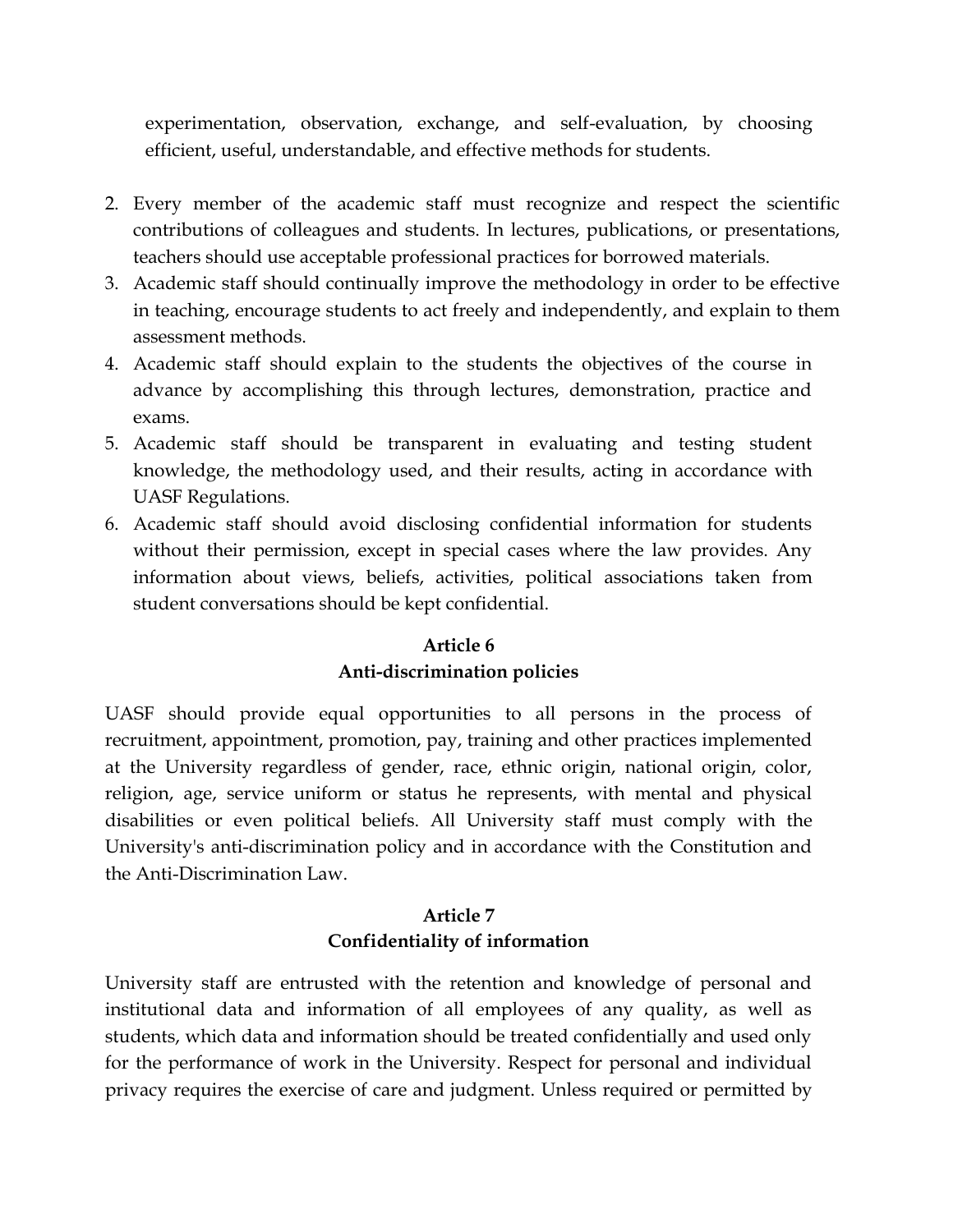laws or regulations of the University, information, personal or institutional information of University staff and students shall not be disclosed to third parties without the consent of the individuals concerned. Where there is any doubt as to the confidentiality of the information, University staff should consider the information confidential until a different decision is made.

## **Article 8 Using the "name" University**

University staff have a public role in the university and a private role as citizens, so they should be careful in separating the two roles appropriately.

University staff may not use or permit the use of the UASF name or logo or identify themselves as a UASF staff member in promotions, advertisements, or commercial products without the prior written consent of the University's competent authorities under the Statute. Individuals who speak or write publicly as an expert or professional in a particular field can identify themselves with the relationship they have with the university, but if so identified in all cases where it can give the impression of speaking on behalf of the University, should be careful to note that any views expressed are of the individual and do not represent that of UASF. University members have been encouraged to contribute to public debates as citizens. Where university members comment publicly as part of their official duties, they must do so using the University's official email addresses, and when commenting as citizens use their personal email addresses. All staff should use individual official email addresses to communicate on work-related issues, to share formal and official information. The composition of email messages should encompass all elements of institutional and academic writing norms.

#### **Article 9 University Resources**

University staff is responsible for the University's resources. University personnel are entrusted with the management, protection of University property, equipment and assets, and must therefore demonstrate and exercise responsibility, ethical conduct throughout the use of University resources. Restricted personal use of the University's fixed resources including computers and telephones, the payment of which does not result in the University is being allowed if it does not interfere with the duties assigned by the post. In certain situations, a member of the University staff may use the equipment outside the scope of his / her duties but only when its purpose is in line with that of the University. Anyone in such a case must have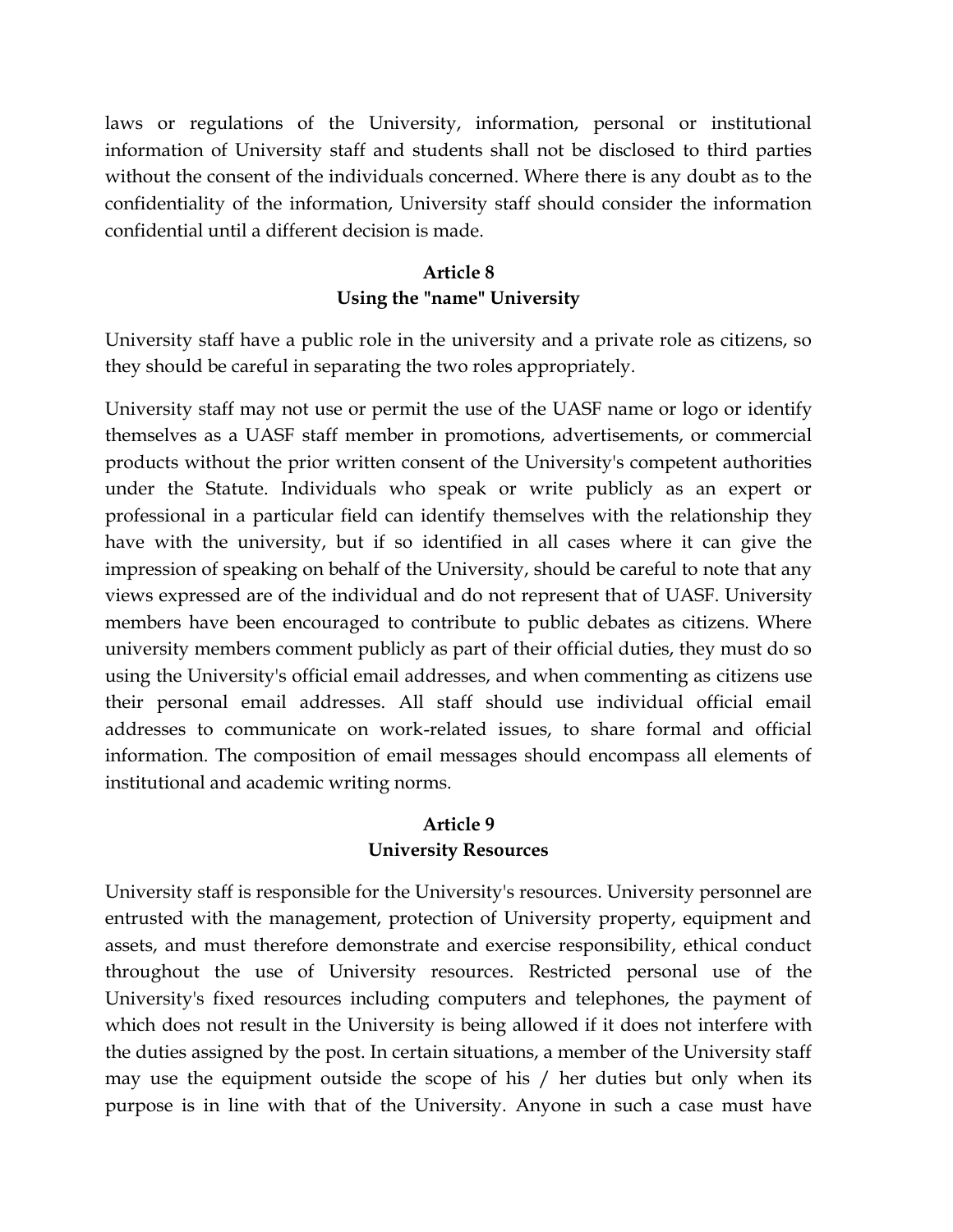written approval from the responsible person or device location administrator as they should be able to reimburse the entire cost of using the device.

Attempt or misappropriate, use or damage assets owned, guarded, or controlled by the university, resulting in their destruction or damage.

Devastation, destruction, displacement or damage to the property of others in University premises or at University sponsored events are not permitted.

## **Article 10 Sexual harassment**

To foster an environment of respect for the dignity and well-being of everyone from University members, commitment is required to create a work environment without any harassment. Verbal or non-verbal and sexual harassment of students and any other University staff member at any level of hierarchy is prohibited. Any complaints about the harassment, coupled with the facts, will be investigated and dealt with in all ways approved by the University Ethics Council.

Sexual harassment means unwanted sexual advances, requests for sexual favors and other electronic, verbal, visual, written or bodily actions of a sexual nature where:

- 1. Such behavior explicitly or implicitly engages as the basis for decisions affecting the terms or criteria for participation in any program, organization, activity, status, or assessment (including grades) in an academic course;
- 2. Such conduct is aimed at or unduly affects the right, privilege, advantage, or opportunity of the student's education;
- 3. Such behavior is so visible or harsh that it creates a threatening, stressful, hostile, or offensive environment for the development of the learning process;
- 4. Sexual abuse occurs when the act is committed through:
	- a. physical force, violence, threats or intimidation;
	- b. ignoring other person's objections;
	- c. intoxication or harm to another using drugs or alcohol;
	- d. benefits from disability, frightened condition, helplessness, or other disabilities of the other person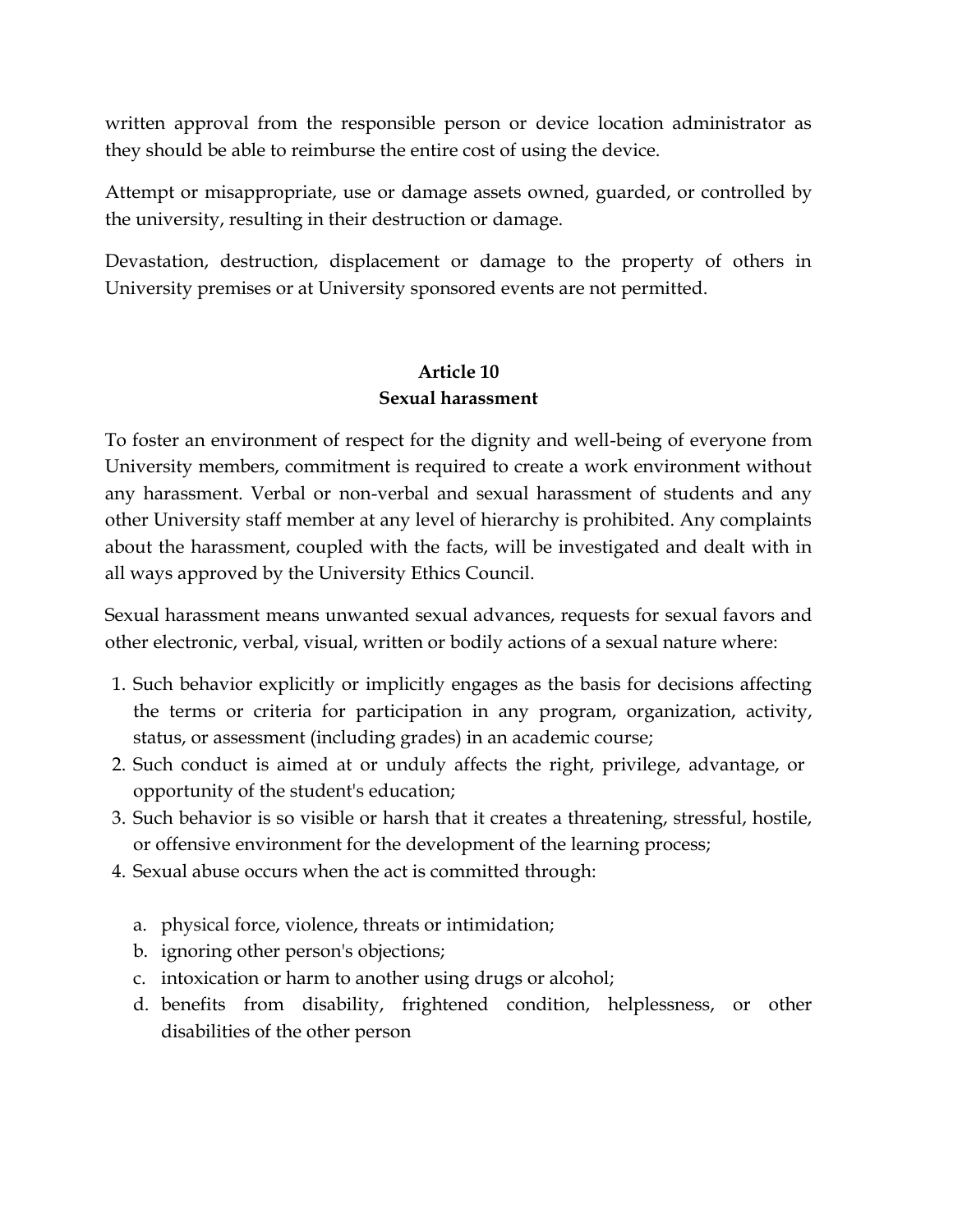### **Article 11 Personal relationships**

The quality of decisions can be affected when individuals who make the decision have relationships with those who are the subject of the decision or and the potential beneficiary of the decision. The critical concern is that personal relationships, whether positive or negative, should not influence the decision inappropriately or unfairly. If family members, relatives up to the second degree of the bloodline are involved, or individuals with whom they may have close personal relationships of co-existence: then conflict of interest arises during decision making. Also, decisions regarding the current partner should be avoided. Individuals involved in such personal relationships should refrain from making such decisions.

The University emphasizes that individuals who are in leadership positions should not be included in any assessment of any individual to whom they have an intimate relationship. The existence of such a feeling can limit the desire and freedom of other individuals to participate. If one of the members is in such a relationship, he / she must report to his / her supervisor in order to arrange appropriate arrangements for an objective assessment of the student or staff member.

## **Article 12 Conflict of engagement**

Decisions and judgments must be independent from conflict interests and consider the best interests of the University. Conflict of engagement is about the distribution of staffing efforts between engagement at the University and outside the University. The University allows employment outside the University or self-employment in the profession if there is no conflict of interest or conflict of engagement. It is expected that University staff will prioritize professional honesty, time and energy devoted to the University, teaching and research. Commitment conflict usually occurs when pursuing commitments outside the University adversely affects the fulfillment of obligations to students, colleagues, or other University activities. These conflicts can become apparent in regular performance reviews, in relation to annual salaries, reappointments, or job positions addressed by the respective units.

A University staff member may be employed outside the university when other employment does not constitute a conflict of interest for the university and when the hours outside the university do not conflict with the programmed hours at the university or when they do not affect the ability of the staff to perform satisfactorily, in accordance with UASF law and regulation. A university staff member may work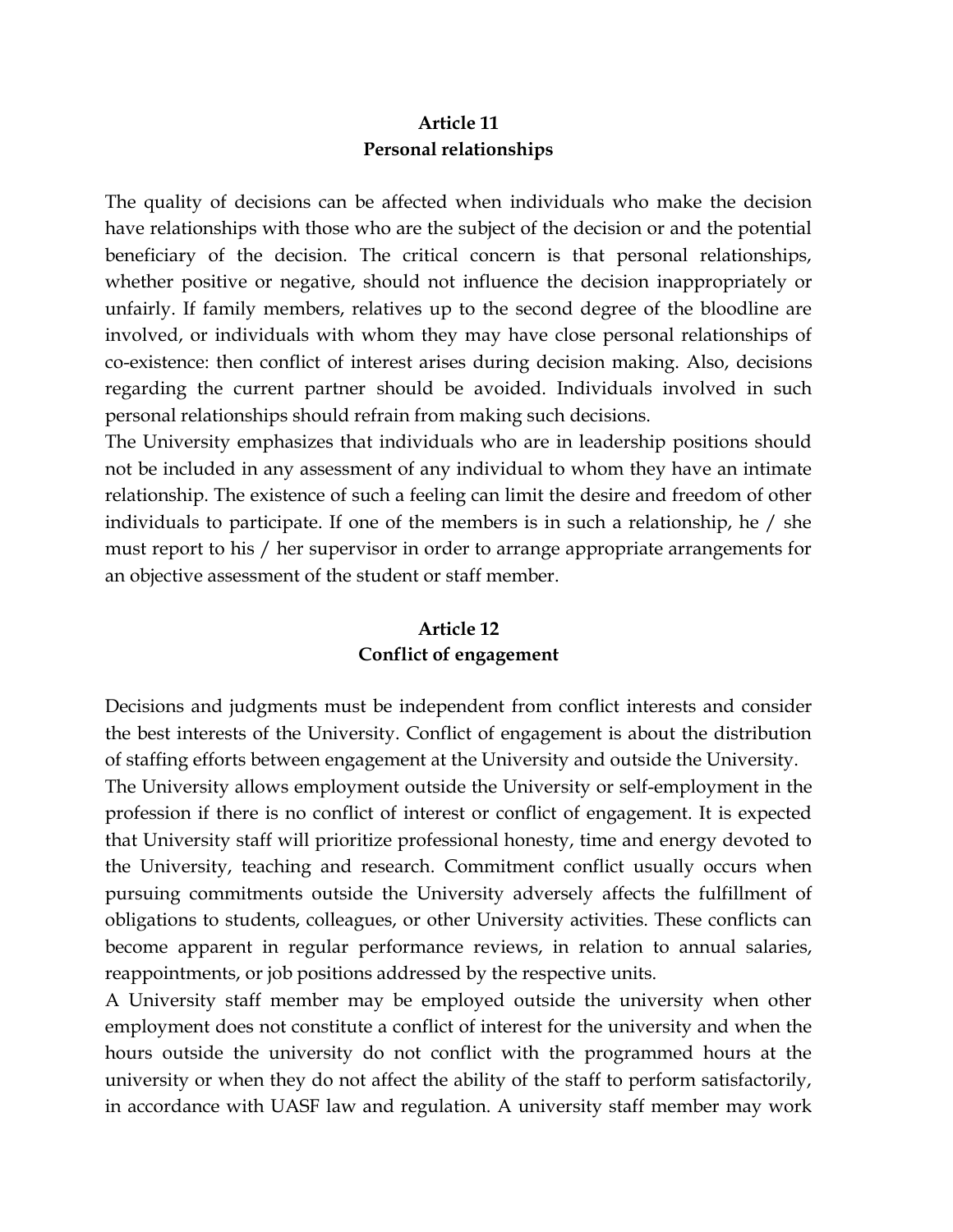outside the university when he / she is on vacation but without conflict with the interests of the University.

## **Article 13 Conflict of interest**

Every UASF employee is required to maintain, respect and trust the University. Trust in the University is at risk when the behavior of a member of the University staff is involved or appears to be involved in a conflict between personal interests and obligations to the University.

University staff members should avoid behaviors that lead members of the general public to conclude that he / she is using his or her post for personal professional interests or the interests of any of his or her relatives. In such cases of conflict or perceived as such, it is necessary to move away from the issue or situation.

Conflicts of interest is a situation in which a staff member of the University has such a personal interest that affects or may affect the impartiality or objectivity of his or her performance. The personal interests of staff include any advantage to themselves, family, family relatives to the second degree with which the staff member has direct relationships. Conflicts of interest also include cases of direct dependence of the managing authorities and the heads of administration on the employment and evaluation of family members, relatives up to the second degree. Conflict of interest also includes any kind of financial liability of personnel.

UASF is not permitted to recruit / hire candidates within any of the basic organizational structures (department / branch or program) if they have regular working relationships or close family relationships (spouse, parent-child, sibling) - sister, sister - brother, brother - brother).

When a staff member is aware that such a situation exists, he or she shall:

- a. verifies that there is a current potential conflict of interest;
- b. takes the necessary steps to avoid such conflict;
- c. immediately informs, at his own initiative, the superior and the personnel unit of any actual or potential conflict of interest;
- d. in suspicious cases of a conflict of interest situation, consult your University Supervisor and / or staff unit immediately;
- e. obeys any final decision not to participate in the decision-making process or give up the conflict-causing advantages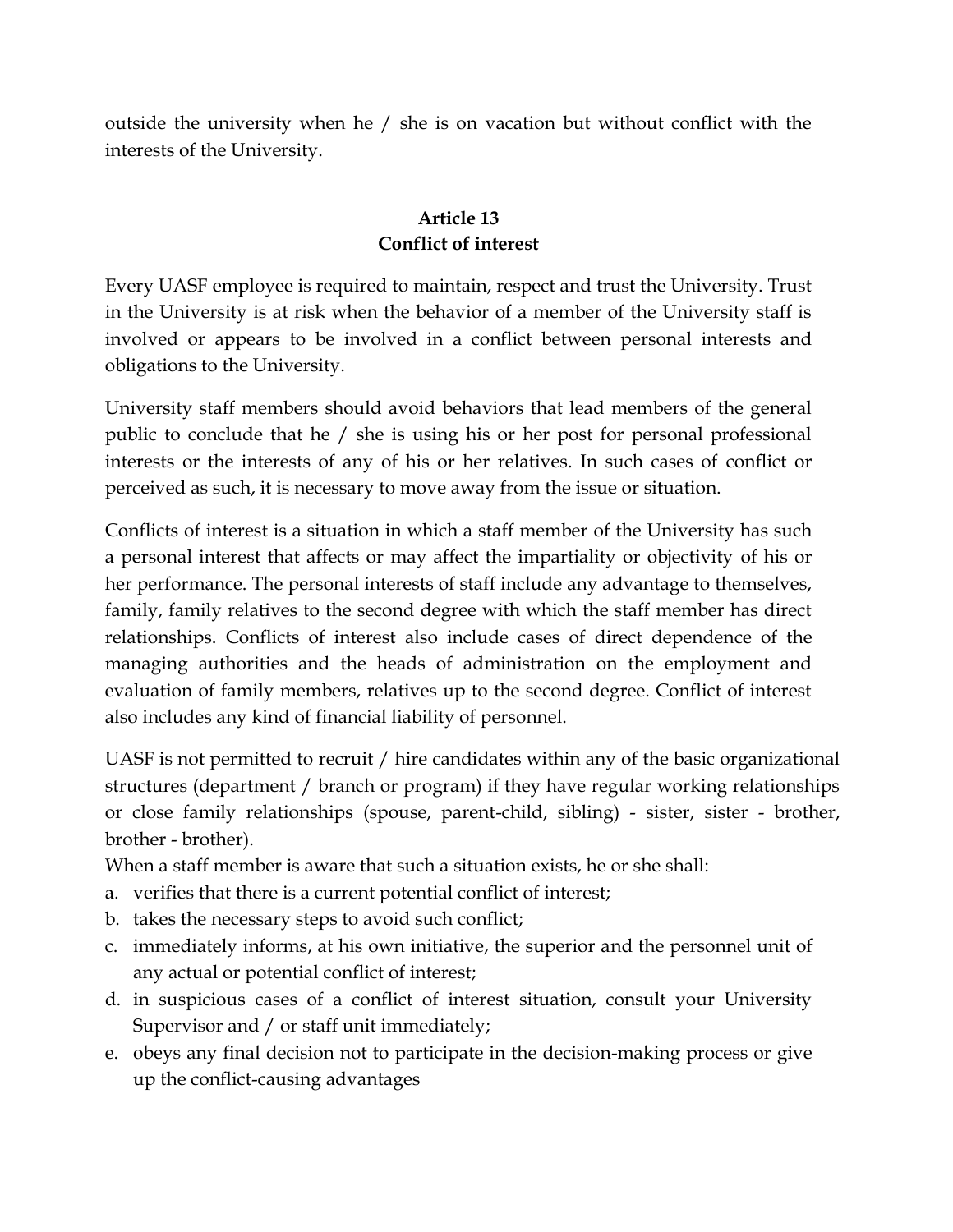The potential conflicts of interest of a candidate for employment in the public administration must be resolved before his or her appointment.

Specific relationships and activities present a conflict of interest when a University staff member is involved in researchor related activities.

The conflict of interest can arise when the professional judgment of a staff member may or may appear to be influenced by professional interests. It is important that potential conflicts are identified and reviewed by the Ethics Council. Upon identification, the Council may make a judgment on the matter and seek appropriate oversight, restrictions or prohibitions. It is important to remember that every relationship is different, and many factors must be considered when determining whether a conflict exists.

## **Article 14 Administrative services**

In order to effectively carry out administrative and audit responsibilities, the relevant authorities must be independent and ensure objectivity.

It is a violation of the University Code of Ethics to mislead, give false information or intentionally remove material as well as facts from the audit. Administrative and audit services are categorized according to the institutional ethical positions and norms that they must implement in accordance with their responsibilities and profitability of work:

**1. Academic staff** must ethically, correctly, and punctually fulfill all administrative responsibilities assigned to them:

- a. Must maintain case registers until submission to central administration for teaching matters;
- b. Must prepare exam theses, procesverbal, and submit exam documentation correctly in accordance with UASF regulations;
- c. Academic staff leading the subject and the assisting colleague should demonstrate ethics, impartiality and rigor in cases where irregularities have been identified during the exam;
- d. In addition to teaching, they must respect the institutional tasks that may arise including technology transfer, organization of scientific events and engagement in leadership and advisory positions;
- e. In exceptional cases at the request of the institution, they should engage in internal audit activities to ensure ethics, quality and equity.

**2. The teaching-scientific support staff** (Laboratories) must ethically, correctly and punctually implement all teaching-scientific responsibilities assigned to them:

- a. Must maintain and audit laboratory cabinets during office hours;
- b. They should prepare the labs before the lesson begins;
- c. They should check labs and assist lecturers during class;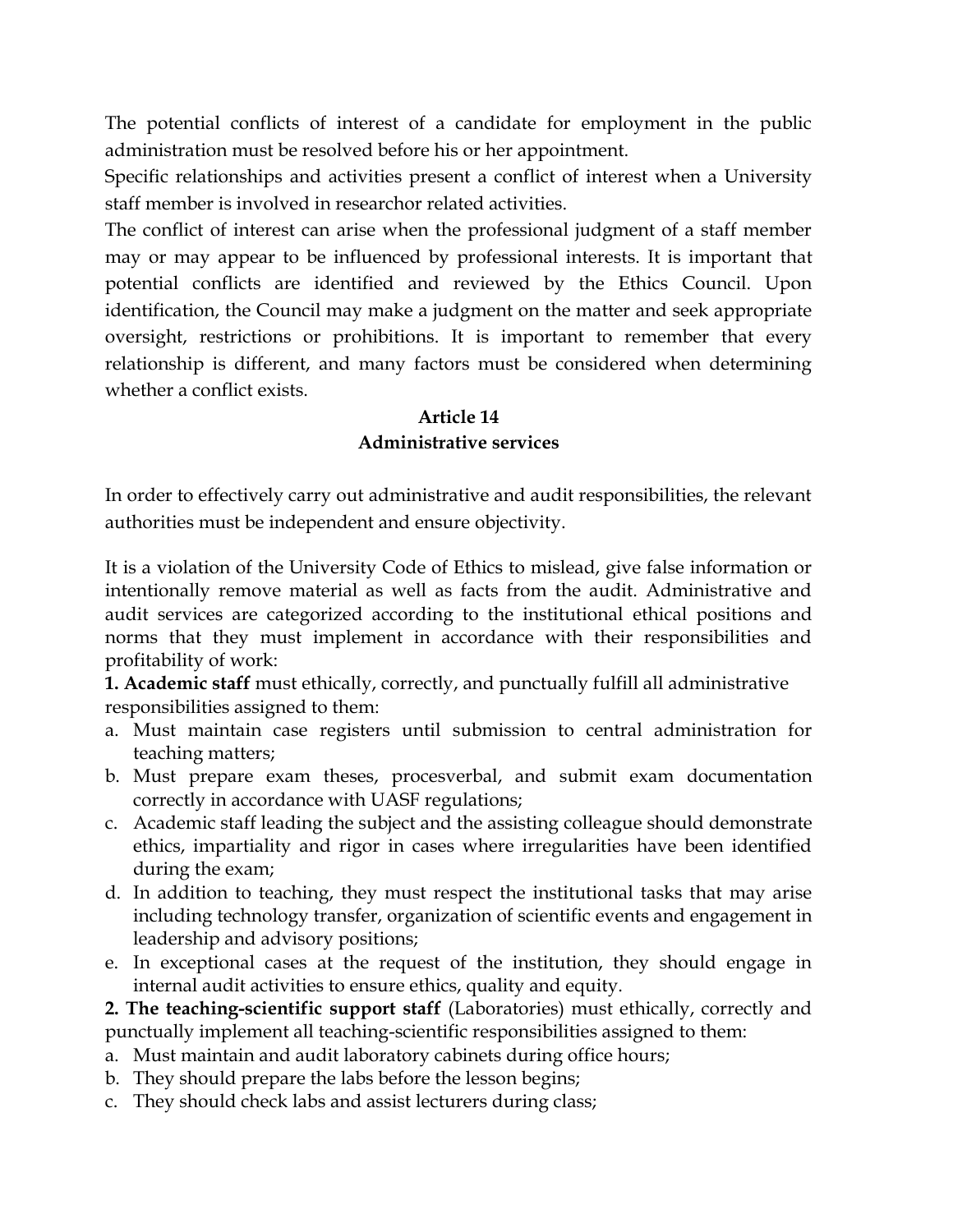- d. Must perform an inventory of physical equipment at the end of each hour of instruction and report periodically to the Division of Information and Technology;
- e. Must report cases of breaking the laboratory rules, and physical violence against laboratory equipment by students.

**3. The personnel of the Information and Technology Division** must ethically, correctly, and punctually carry out all administrative and audit responsibilities assigned to them:

- a. Should take care of the security and confidentiality, integrity and quality of the infrastructure and IT systems within the institution;
- b. Coordinate periodically with research support staff, audit process and laboratory inventory;
- c. Must prepare a proactive emergency protection or migration plan for the integrity of the computer system within the University;
- d. Should periodically report to the supervisor for the current state of the laboratory and suggest changes and improvements to the current information and technology system. They are responsible for implementing the projects they are assigned;
- e. They must collect and preserve and not hide evidence;
- f. They must prepare guidance materials for University staff and assist them in emergencies.

**4. Administrative staff** shall carry out ethically, correctly and punctually all the administrative responsibilities assigned to them:

- a. Must maintain and audit the premises and physical objects they are responsible for;
- b. Must report to each other, to academic staff and scientific support staff on the progress of the work;
- c. They must report to the superior in cases where they have found irregularities or unethical acts and keep and not hide evidence that corroborates them;
- d. In special cases, at the request of the institution, they should engage in internal audit activities;
- e. Respect colleagues and academic staff. Address them with second person plural as well as the respective academic titles.
- f. Maintain the safety, confidentiality, integrity and quality of work within the UASF Central Administration;
- g. Supervise the registers, procesverbal, exam documentation as well as electronic documents in the Central Administration;
- h. Must prepare the register before class and check them after submission to the administrative service;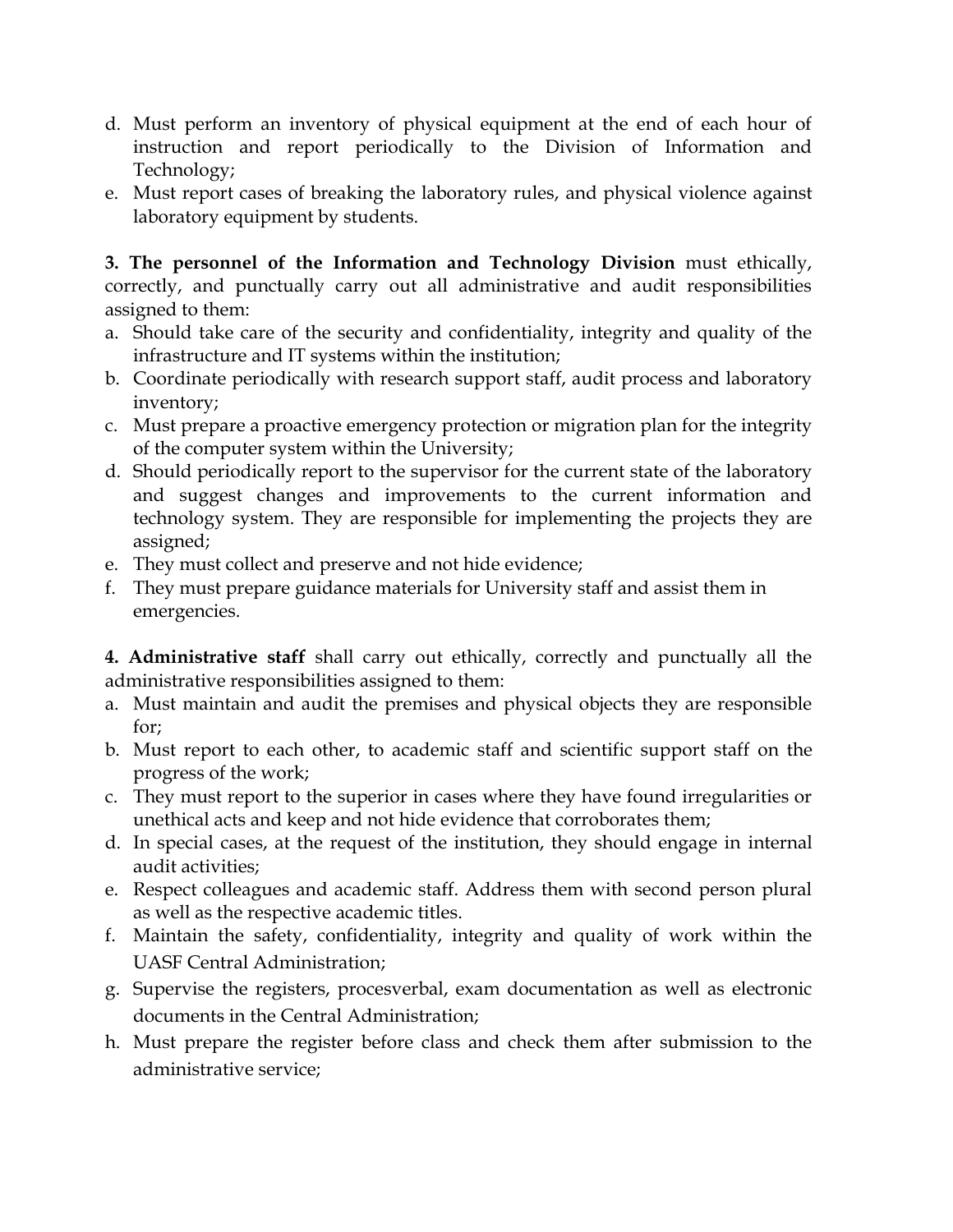- i. They should prepare the procesverbal and send them to teachers by email before taking the exams;
- j. Should assist lecturers before and during the submission of procesverbal and exams;
- k. Must provide written notice of changes affecting the teaching process and teachers;
- l. They should report to the supervisor about the tasks assigned to them and the problems that may be caused. They should not hide any irregularities that have to do with ethical issues;
- m. Must prepare supporting material for academic staff regarding registers, procesverbal, exam envelopes and other regulations;
- n. Respect colleagues and academic staff. Address them with second person plural as well as the respective academic titles.

**5. The Collegial Bodies** shall ethically, correctly, and punctually fulfill all administrative and audit responsibilities assigned to them:

- a. They should ensure the preservation of ethical and institutional norms by drafting regulations and the Code of Ethics in accordance with legal and sub-legal acts;
- b. Must be transparent and impartial in the process of drafting regulations excluding interests, personal conflicts or superiors;
- c. Supervise the work and activity of the university and advise when violations of regulations or the Code of Ethics are observed or reported;

Leaders of Academic and Administrative Units must ethically, correctly, and punctually implement all administrative and audit responsibilities assigned to them:

d. They must preserve the confidentiality of decisions made prior to their adoption and publication.

## **Article 15 Gifts and favors**

University Personnel shall not seek or accept gifts, favors, or any other benefits, or avoid potential losses, and promises thereof, for themselves, their family, relatives, persons or organizations with which they are employed, which affect or appear to affect the impartiality of the performance, are or appear to be remuneration for the manner in which official performance is performed. This does not apply in the case of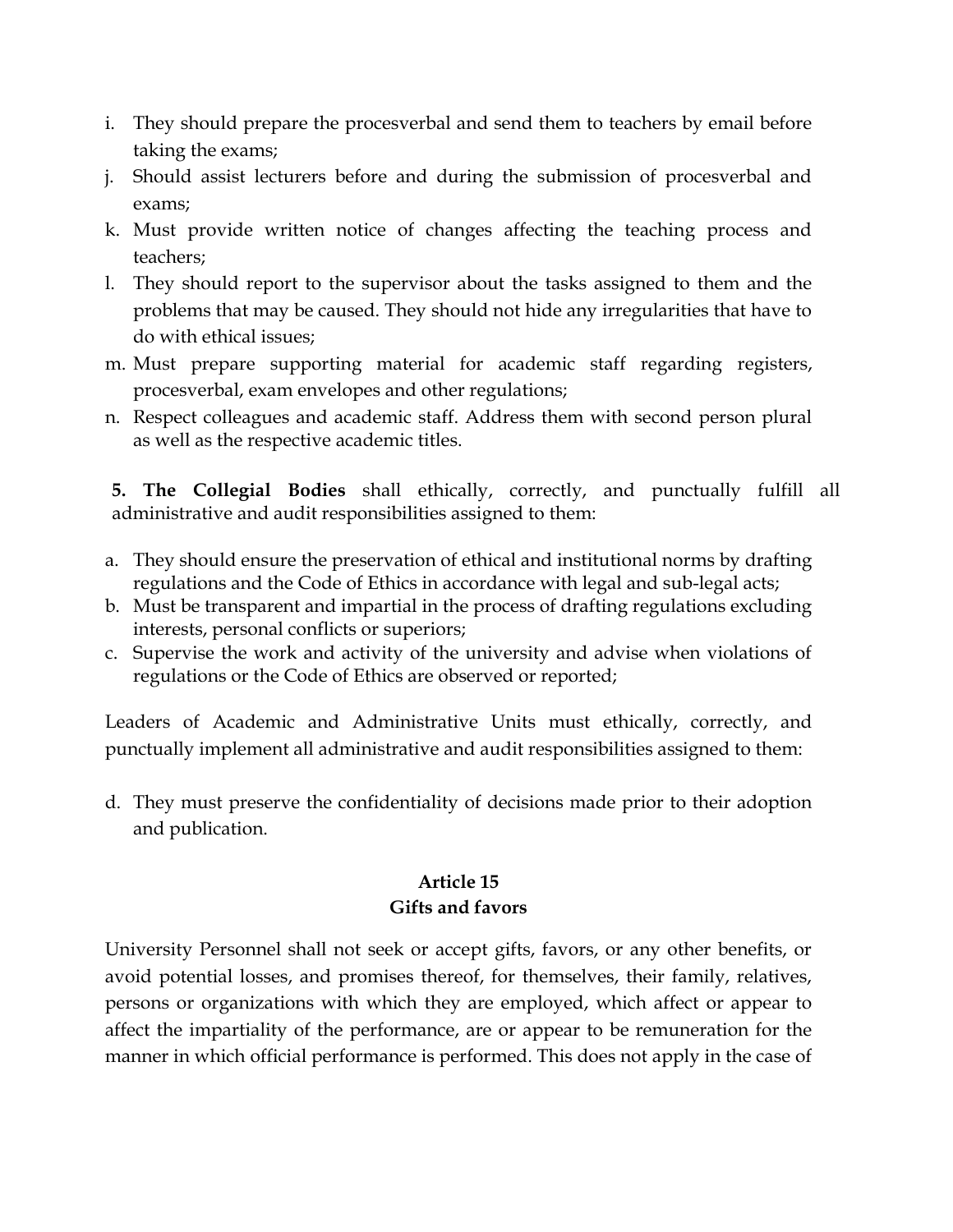ordinary invitations, traditional hospitality, and gifts of symbolic or traditional value, courtesy, which do not raise doubts about the impartiality of staff.

No staff member shall accept any remuneration, monetary or non-monetary, if there is a clear or implied assumption that it has been exchanged for favor.

In case of doubt or impartiality of benefits, staff consult with the University staff unit. For any kind of gift given or received by a UASF staff member, the applicable law must be followed.

#### **Article 16**

If a staff member is offered an unfair advantage, he must:

- a. refuses it, without having to accept it for use as evidence;
- b. tries to identify the person making the bid;
- c. avoids long contact with the person who made the bid, but knowing the reason for the bid can serve as evidence;
- d. if the gift cannot be refused to be returned to the sender, it must be retained, used as little as possible and reported immediately to the superior;
- e. has witnesses, if possible, colleagues working with him;
- f. report the effort, as soon as possible, to his superior or staff unit;
- g. continues working normally, especially for the problem for which the unfair advantage is offered.

## **CHAPTER III**

## **STUDENTS**

## **Article 17 Student's behaviuor**

Students at UASF facilities should:

- a. Implement the lesson schedule and adhere to the rules enshrined in the UASF Statute and Regulations;
- b. To be presented in a serious and dignified manner on the premises of the institution, which implies a suitable dress, pants or skirts not shorter than the knee and blouse or shirt with short or long sleeves, not décolleté, and the use of a vocabulary appropriately, with regular intonations according to the norms of ethics, morality and decency: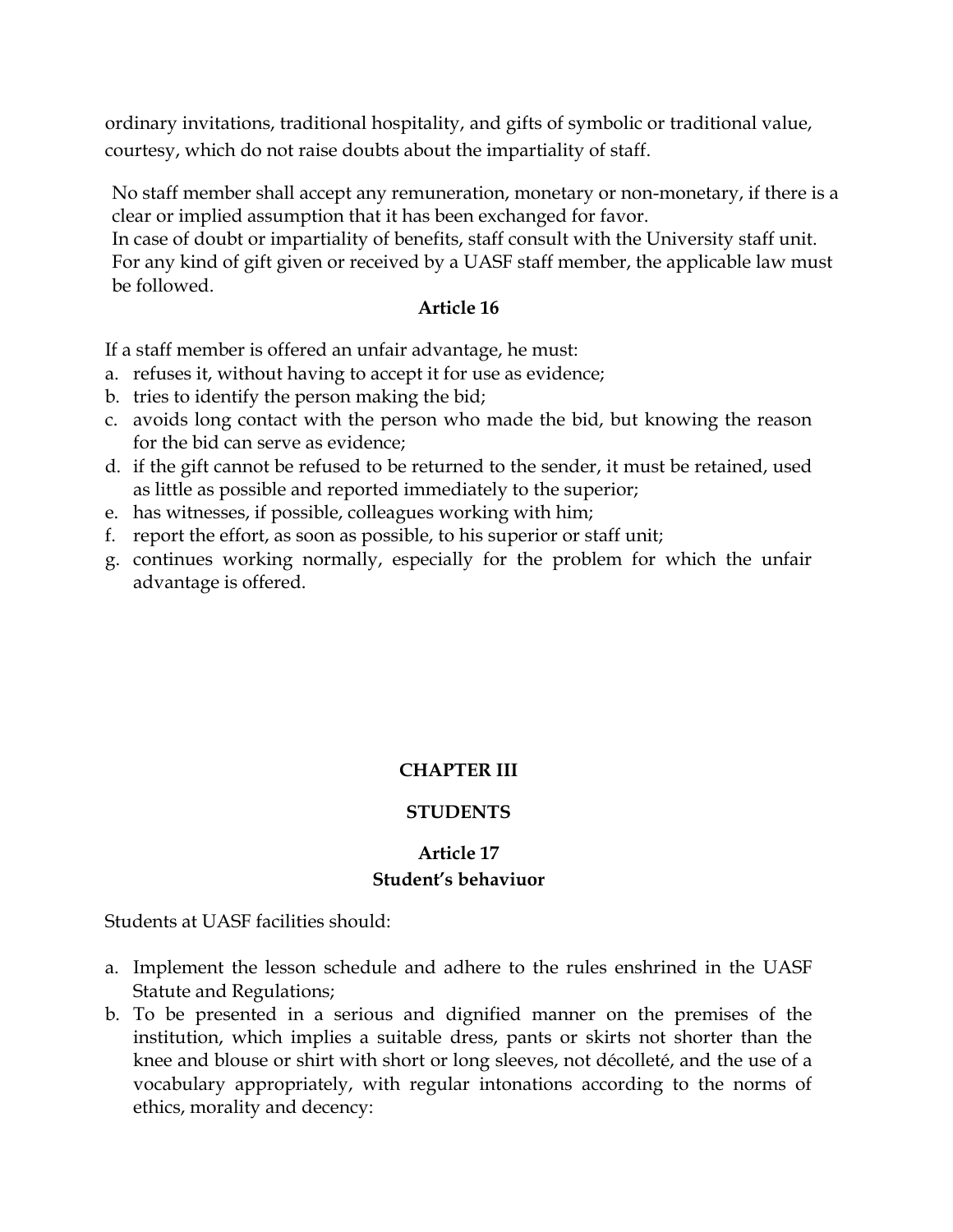- c. Respect academic staff, scientific teaching assistants and administrative staff, peers and teaching rules. Address the academic and administrative staff in the second person plural as well as their full academic titles;
- d. Do not engage in provocative or harassing actions or gestures against academic staff or other students in the institution's premises;
- e. Do not offer in any form, privileges, benefits, interventions, favoritism, payments or endowments, on their own or through other persons, for the purpose of obtaining high results, or other benefits, which the teacher or lecturer or other staff member of the University may perform them because of duty;
- f. To not duplicate, cheat during the teaching process, and not to evade teaching obligations;
- g. Do not consume alcoholic beverages or tobacco in the premises of the institution;
- h. Do not use a cellphone and keep it turned off during class or exams;
- i. Use the textbook during the exam only if this action has been approved by the University or academic unit;
- j. The student who is involved in a prohibited act or breaking the law that results in disrupting class lessons may be ordered by the teacher - the lecturer to leave the class for the remainder of the lessons. For longer exemptions as a result of classroom breaks, written decisions should be made by the relevant authorities;
- k. They should carry with them the ID or student ID card provided by UASF throughout the teaching process and submit it upon request based on the academic or administrative staff members of the University.

As members of UASF, students enjoy the following rights and freedoms:

- a. Every student has the right to be free from racial, religious, ethnic, political, age, gender and disability discrimination;
- b. Students have the right to freedom of expression, assembly and association if the exercise of these freedoms is consistent with University policies, does not interfere with the effective conduct of university courses, and respects the rights of others;
- c. Students are free to organize and participate in student organizations to promote their common interest within the University. Student organizations are free to review and discuss all matters of interest, in accordance with University regulations. Recognized and accepted organizations may enjoy the privilege of using the University's facilities and services in accordance with the University's administrative policies and procedures.
- d. Students have the right to be free and inviolable from any harassment by members of the University community. Students have the right and responsibility to report, in good faith and without fear of retaliation, any violation of this Code or the University's academic and administrative policy to the University's academic or administrative leaders.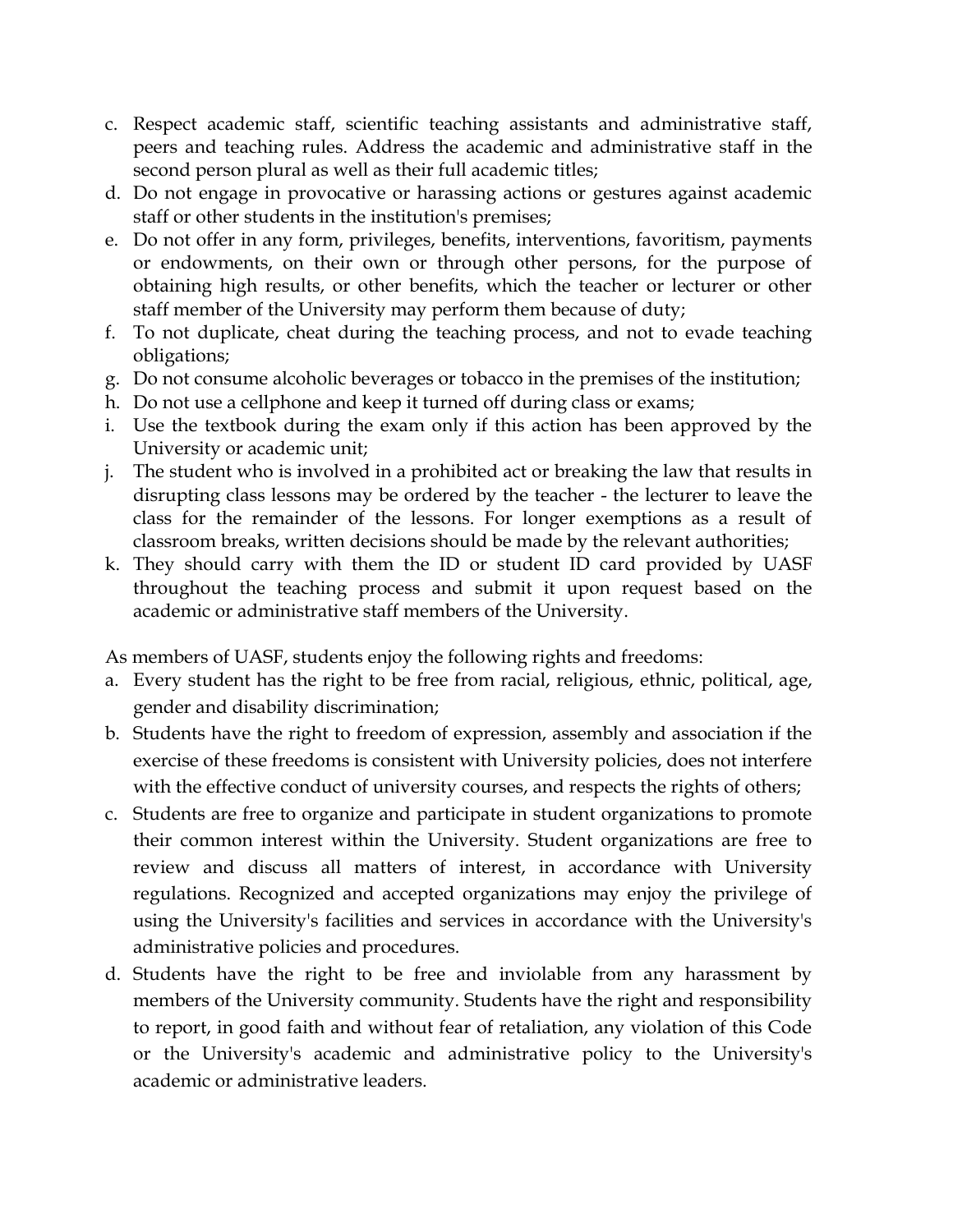Students accused of violating this Code have the following rights:

- a. Have all University regulations and procedures regarding the functioning of the disciplinary process available;
- b. Be informed and clarified as required on pending charges;
- c. Be free from threats by university personnel in resolving disciplinary matters.
- d. To face with the accuser (s) and can interrogate them / any witnesses present.
- e. They shall be free from examination or seizures unless these are based on reasonable grounds given by the officials concerned.

## **Article 18 Prohibited behaviors**

Prohibited behaviors include actions defined as follows:

- a. Interference or disruption that impedes, damages the University's mission, processes or functions that violate the rights of others. The offenses included here are occupation of any University building or property or part thereof without the authorization of the University, blocking the entry or exit of any part of the University building; setting fire or any other means, damaging a university building, property or assets;
- b. Use, distribution of narcotic or hazardous substances, except as expressly permitted by law, the University prohibits the possession, use, sale or distribution of illicit substances or controlled substances;
- c. Disorderly, abusive, violent behavior or excessively loud expression. Any deliberate attempt or threat aimed at hurting the other person, along with the apparent ability to do so, is prohibited. A disorderly conduct can be committed without touching, striking, or causing bodily harm. Depending on the circumstances, a mitigating factor may be self-defense.
- d. Threatening or exercising physical violence is prohibited;
- e. Implement programs or activities that constitute a violation of local or state law and University policies. Students are prohibited from speaking on behalf of the UASF, with any spoken or written media organization. Students are prohibited from inviting media organizations to University premises or events, except in cases where written permission is obtained from the governing authorities. Students as individuals or representatives of student organizations are prohibited from entering into verbal, written agreements, or contracts intended to bind or create any liability for UASF. The University will recognize all these students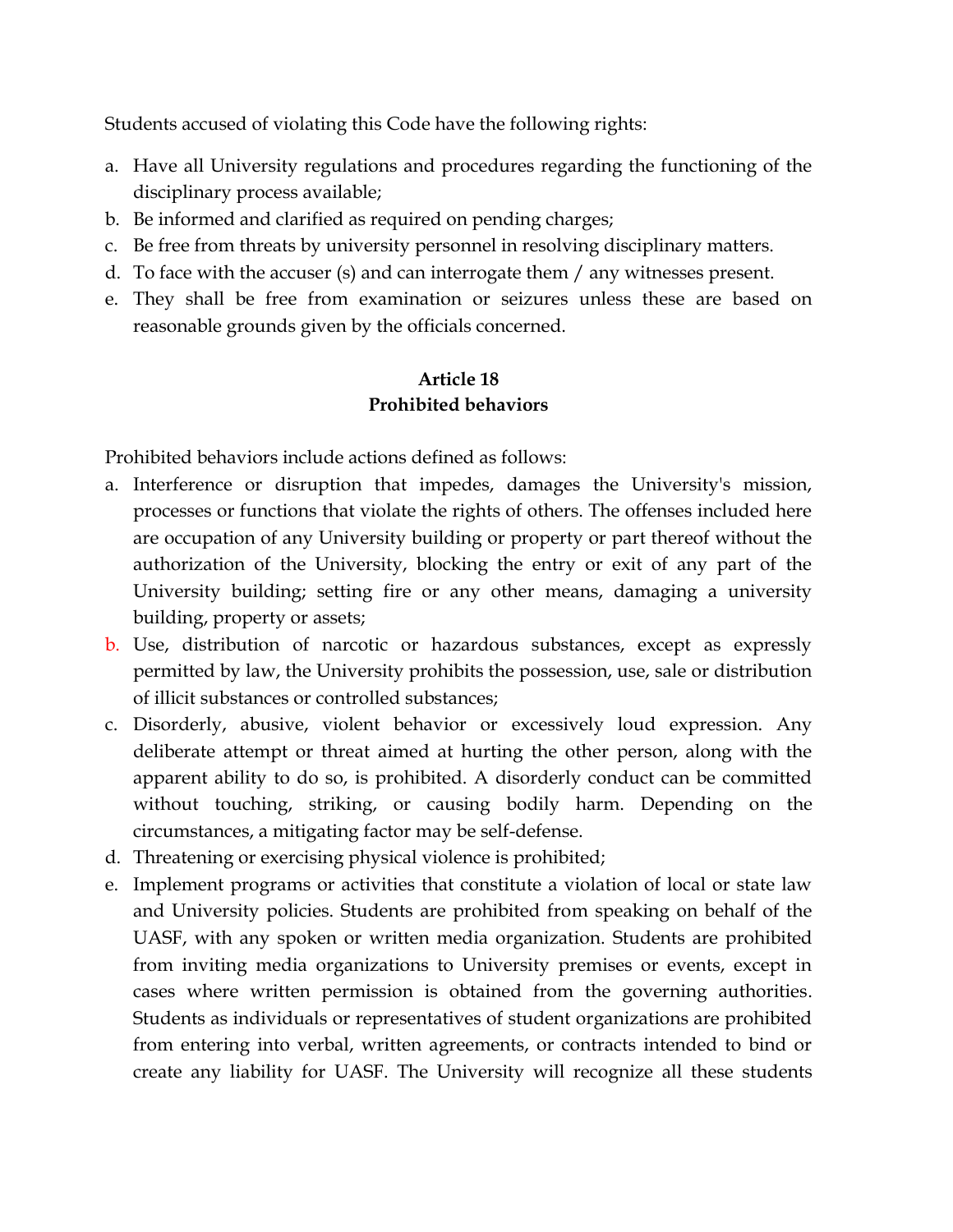individually responsible for the financial, legal, or damages that may result from such unauthorized actions;

- f. Failure to comply with the instructions of University officials acting in the performance of their duties shall not be permitted. Failure to comply with or follow the guidelines and instructions of a member of the academic staff, administrative staff acting on his or her own behalf, or any other person in charge of a University structure shall not be permitted;
- g. It is prohibited to falsify or manipulate official University records and documents, or to use official University documents and records for misrepresentation purposes. Use of telecommunications, data network or any electronic equipment owned and administered by the University for unlawful / improper purposes, in violation of regulations, University policies or laws is prohibited;
- h. Any action taken, or situation created, intentionally or negligently, creating a problem for the University. These actions include but are not limited to: copying responses from another student during the exam; unauthorized communication with others during an exam; allowing another student to copy, the answers; replacing another person or using another as a substitute during an exam; preprogramming a calculator, or other electronic device that holds unauthorized answers or exam information; the use of unauthorized material, preparatory answers, written notes, or information hidden during an exam; allowing others to do a task for them or part of a task (eg group task), including using a commercial works service (purchasing them); submitting the same assignment to more than one course without the prior approval of all teachers or lecturers.
- i. Offering or giving bribe to University staff or those holding senior management positions; continued non-payment of financial obligations to the university are covered;
- j. Unauthorized appropriation of assets or services within the University is prohibited.
- k. Unauthorized possession of deadly weapons (firearms, explosives, knives, etc.) or that pose a threat to the well-being of members of the university community are prohibited. Ownership, use, storage, or transportation of firearms, explosives, fireworks, or hazardous chemicals are prohibited, except for vehicles / materials for which cabinet-laboratory authorization is available.
- l. Demolition, damage or destruction of public or private property are prohibited. It is not permitted to enter or use objects on the University property, or the properties in the custody or control of the University, for an improper purpose, without proper authorization, or by helping others to do so;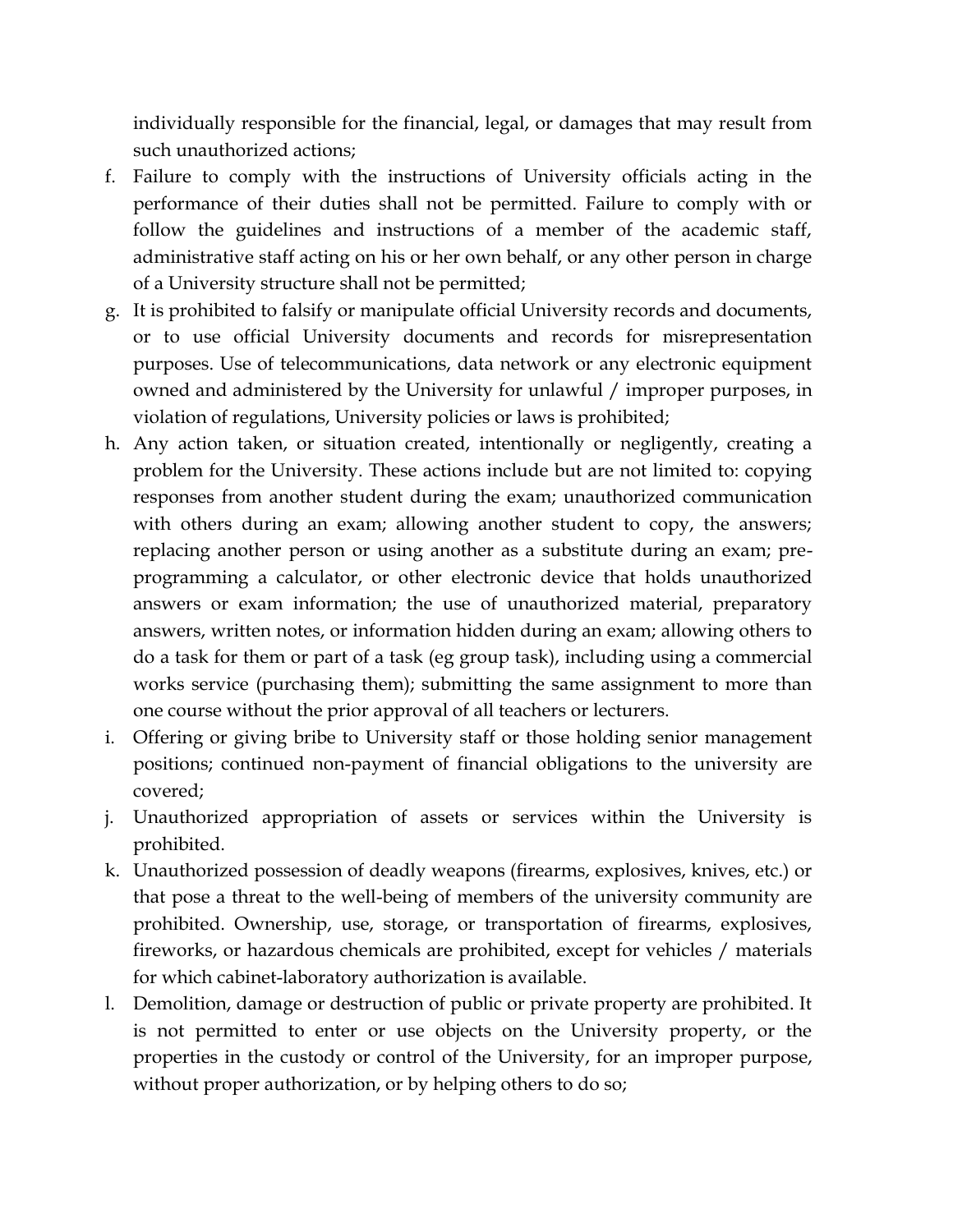m. False testimony or concealment of evidence in front of Collegiate Bodies or University staff members. False reporting of the presence / threat of a bomb, equipment or other danger situation: Recognizing and not reporting an event / act that endangers University members are prohibited. Conducting material reflections in the context of an academic assignment; changing information or data and making it legal; providing false / misleading information to a University lecturer or official; sabotaging or stealing another person's task, book, paper, paperwork, experiment, project, software or electronic hardware; obtaining a copy of the exam or assignment prior to issuance approved by the lecturer; selling, distributing, posting on the website, or publishing lecture notes, prospectuses, recenzime, records, or other information provided by a lecturer, or using them for commercial purposes, without the permission of the lecturer; forging a signature on a letter of recommendation or following another teacher's document; putting one person's name on another person's exam or assignment; changing an exam or assignment previously assessed for the purpose of a note appeal or to gain points in a reassessment process.

Plagiarism is a violation of the Code of Student Ethics referred to Article 23 of this Code.

- n. Harassment of any kind against University staff or students. Committing a behavior in verbal, electronic, visual, written or bodily (physical) behavior to an individual or group of individuals that is likely to provoke / result in a negative, damaging reaction, and mental or emotional stress. This behavior may include:
	- 1. Direct or implied threat to the university activity of other University member (s), university organizations or groups.
	- 2. Unjustified obstruction / interference with school and university activities, other members' personal activities including, but not limited to: conduct / communications that interfere with or impede the work of the official worker / teacher in teaching, laboratory, professional practice, or activities directly related to academic teaching, guidance and counseling, or support services throughout the University community.
	- 3. Creating an frighten or degrading situation / environment, causing personal, social, academic, psychological, emotional, or unnecessary stress.
- o. Participation or organization in betting activities within the University premises is prohibited. Participate in demonstrations, riots, or activities that disrupt the normal functioning of the University and / or violate the rights of others or lead or encourage other members to disrupt normal and / or planned activities.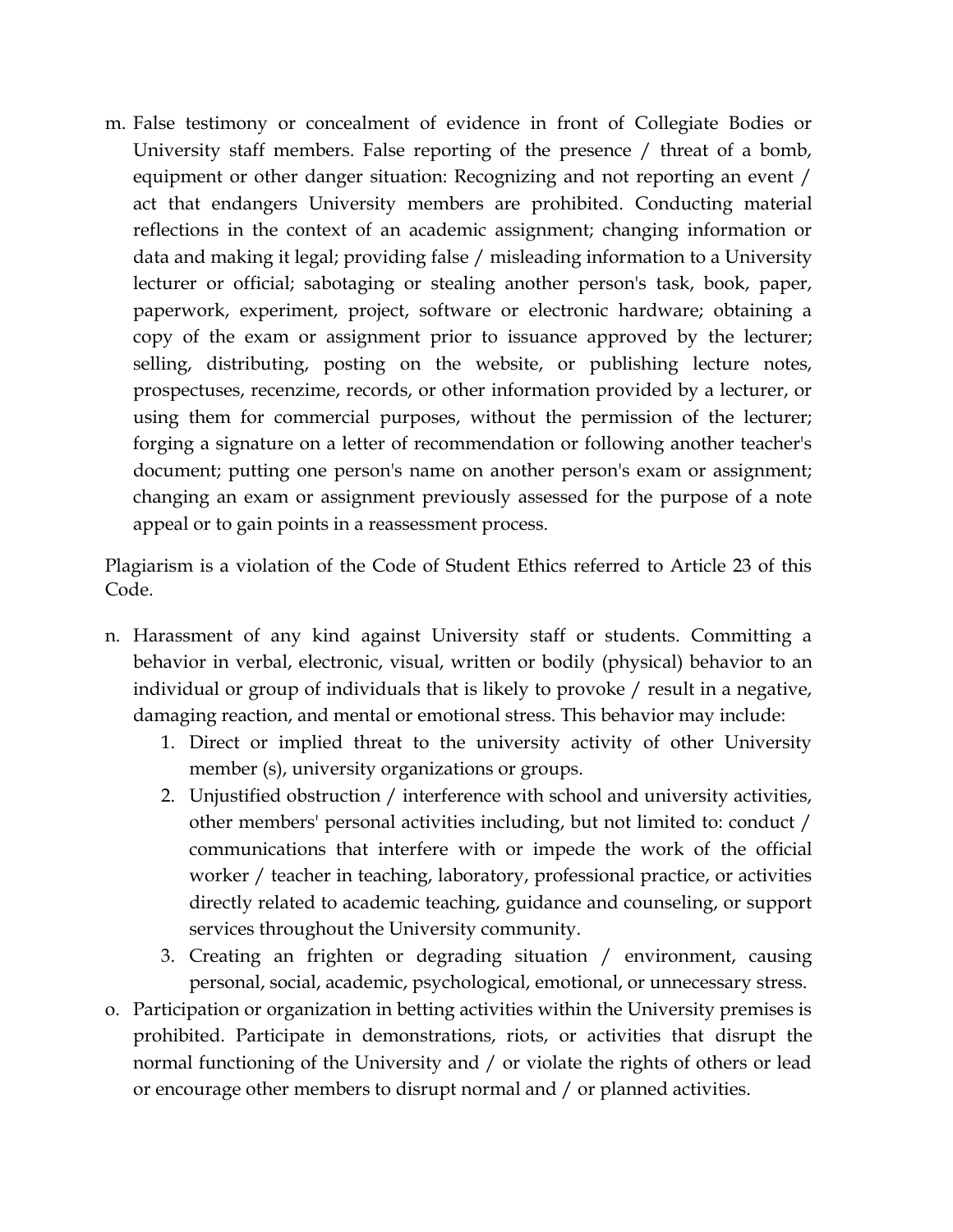- p. Violation of regulations or policies set forth by the University which include unauthorized use or rape of computer equipment; drinking, smoking, unauthorized access, use or rape of University equipment and physical facilities. Theft or attempted theft of University property and / or services; knowingly possessing and transporting stolen property; inappropriate use or conversion of another's property for personal use. The code also includes identity theft. Theft or attempted theft of University property and / or services; knowingly possessing or transporting stolen property; inappropriate use or conversion of another's property for personal use. The code also includes identity theft.
- q. Threats, abuses or verbal, physical and sexual violence.
- r. Direct or indirect retaliation or prosecution after making any decision against members of the Ethics Council or other body involved in the matter. Persecution is defined as the deliberate, malicious, and repetitive pursuit and harassment of a person that causes a feeling of fear, intimidation, harassment, or rape. Persecution is the behavior of a student who maintains a repetitive attitude towards another person and creates a credible threat in order to fear for his or her family's safety. The prosecution may be physical or at official email addresses.
- s. Attempts to perform the foregoing acts or cooperate in the foregoing acts.

#### **CHAPTER IV**

#### **WRITTEN COMMUNICATION**

## **Article 19 Written communication forms**

Written communication is necessary to ensure ethical communication within the institution and to avoid misunderstandings that may arise as a result of verbal communication. There are two forms of written communication: official paperwork and email communications.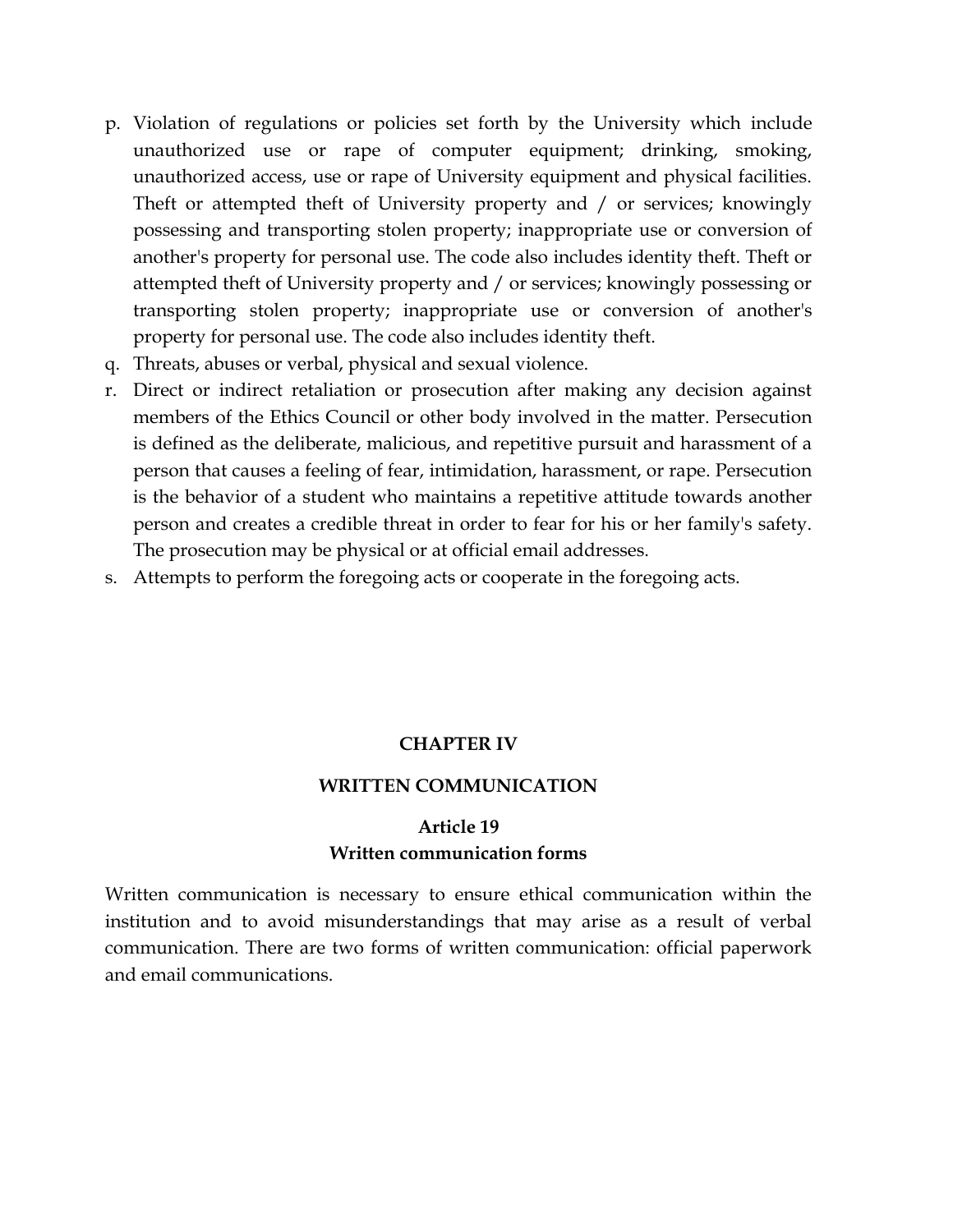## **Article 20 Electronic communication**

All messages drafted and / or transmitted through the University's internal network must comply with the Law, Statute, Regulations and Code of Ethics and respect the rules of official communication, privacy and confidentiality as required by law. Electronic communication should rely on the following criteria:

1. The official email address and messages are not the individual property of individuals.

2. The internal electronic network is the property of the University. All information that is posted, compiled, transmitted and / or obtained in the institution's electronic system is the property of the University in accordance with the provisions of the Copyright Act and other related rights.

3. Each staff member shall be assigned an email address in order to be used exclusively for University related work needs. The address is individual, and its use is password protected only by the individual, the relevant staff member.

4. Upon termination of contract, the University prohibits users from accessing the email system, including the right to download, send, print or retrieve any message placed on the system, regardless of the sender or recipient or the significance of the message except otherwise provided.

5. The University prohibits any form of discrimination based on age, race, gender, physical or mental ability, sources of income, religion, or political affiliation using electronic networks.

Using the computer network and emails to humiliate or discriminate for one of those reasons is prohibited.

6. The University reserves the right to monitor, review, interrupt or publish any message designed, sent or received through the Network. Monitoring, reviewing and interrupting messages can be performed with the help of content filtering software or by authorized personnel.

7. Private Internet address control using the computer network and Internet service provided by the University is not permitted.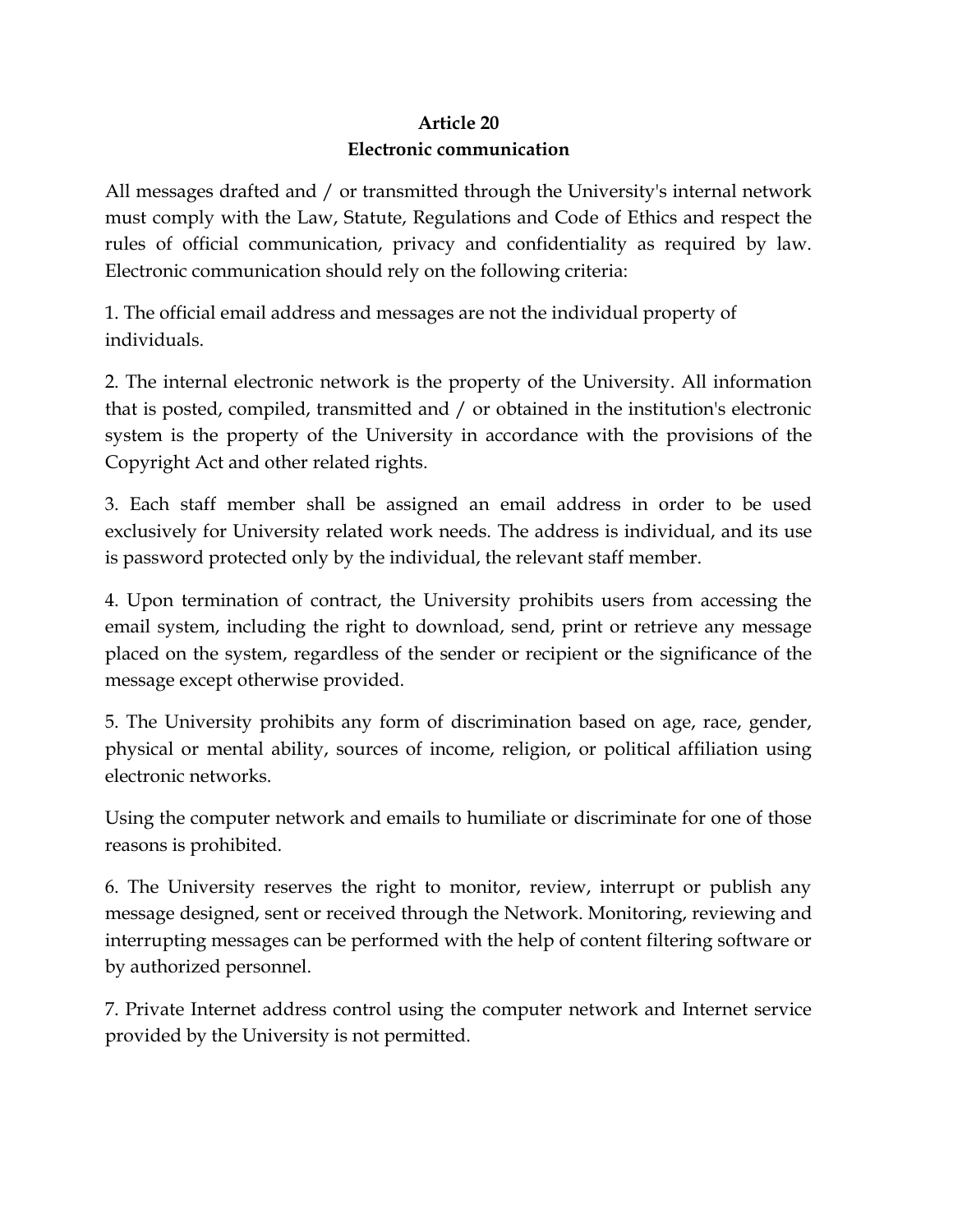8. The University reserves the right to change the route, destination or to suspend the sending of messages depending on the circumstances by immediately notifying the sender. This includes, but is not limited to:

a. Prevent sending, alternating, archiving or deleting attachments or message code when it is suspected to be a threat to the functioning of the computer system.

b. Eliminate additional content in messages (eg music) that are considered unnecessary for the University and take up memory space.

c. Prevent sending or archiving suspicious content messages.

d. Messages containing attachments with suspicious names and suffixes.

e. Prevent sending or archiving offensive language messages.

f. Prevent sending or archiving messages that are considered unofficial or commercial (spam).

g. Attach a statement to the institution's email messages.

Use of the official email address for private purposes is prohibited.

## **Article 21 Ethics and the way of writing**

1. The structure of the official memo within the institution (Memo) is made by applying the rules set by the UASF through a ready model.

2. Official email messages must have an aesthetic form and a set of rules for how to write. Its use is not only limited to sending simple text messages but also to sending various files and formats with limited capacity. The rules of writing an email message are as follows:

a. It should be remembered that emails can be saved and printed for administrative reasons. Therefore, they should contain a note with the name and contacts of the person sending it in the following format:

Name, Surname, Function, Department, Institution, Phone, Fax, Mobile, Email, Web: www.UASF.net Postal address (Institution, Street, No., City, State).

b. This format is mandatory for all official University addresses and cannot be changed.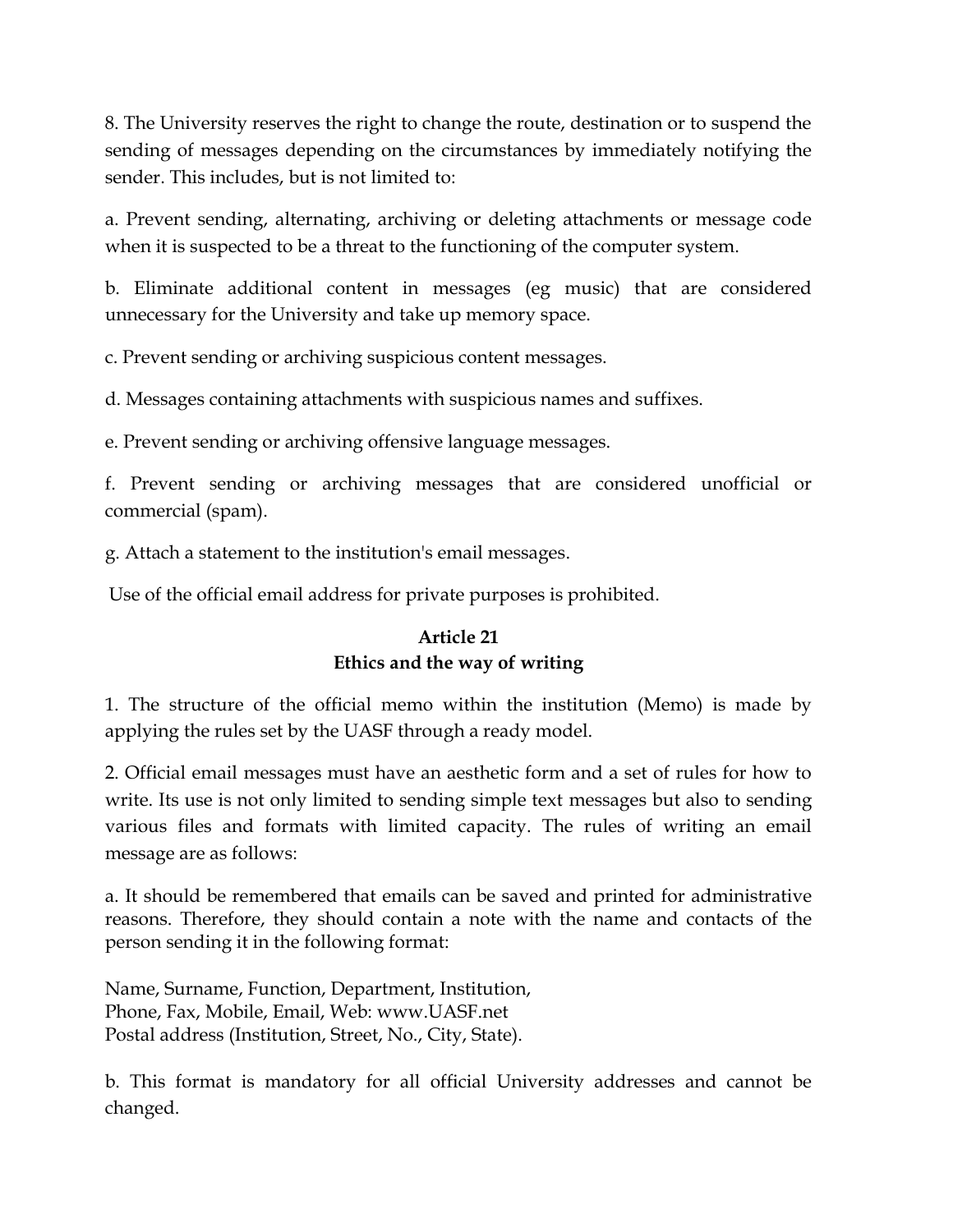c. E-mails should be formulated in a formal way. Care should be taken with confidential comments. Messages can be published for administrative purposes. Grammar and literary language should be used to avoid misunderstandings. Messages should be reread before sending.

d. The message should contain acceptable text format. The use of very long sentences should be avoided. It is advisable to use from 10 to 20 words per sentence. Messages should not be completely capitalized.

It should be written concisely and directly. The messages must be in line with ethics in public administration. No unnecessary files should be attached.

e. Priority should be used, and the words "Urgent" or "important" in the content of the message should be used.

f. It should be used with criteria and only when needed, sending the message to all institution addresses. The "Repley to All" option should only be used when really needed. Care should be taken with name shortcuts and emotional icons.

g. Care should be taken in selecting the message format (html, rich text or plain text) because the integrity of the emails depends on it.

h. Complicated formatting can result in incomplete reception of the message or complete disruption of the message that causes difficulty reading.

i. One should not attempt to retrieve a message. In case an incomplete message is sent or at the wrong address, another clarification email is suggested.

j. The "Cc:" field should not be used when recipients do not need to receive a copy of the message. When replying to a message received from "Cc:" it should be decided whether to include other recipients listed in the "Cc:" field

k. Email messages should be formulated in a polite manner and display a formal and ethical communication.

l. The messages should also contain a "statement" according to the following text:

The information transmitted in the content of this message is intended solely for the individual or institution to which it was sent, may contain credible and / or privileged material only for the recipient. Any review, transmission, distribution or performance of any other action like this by persons or entities other than the intended recipient is prohibited. If you receive this message in error, please contact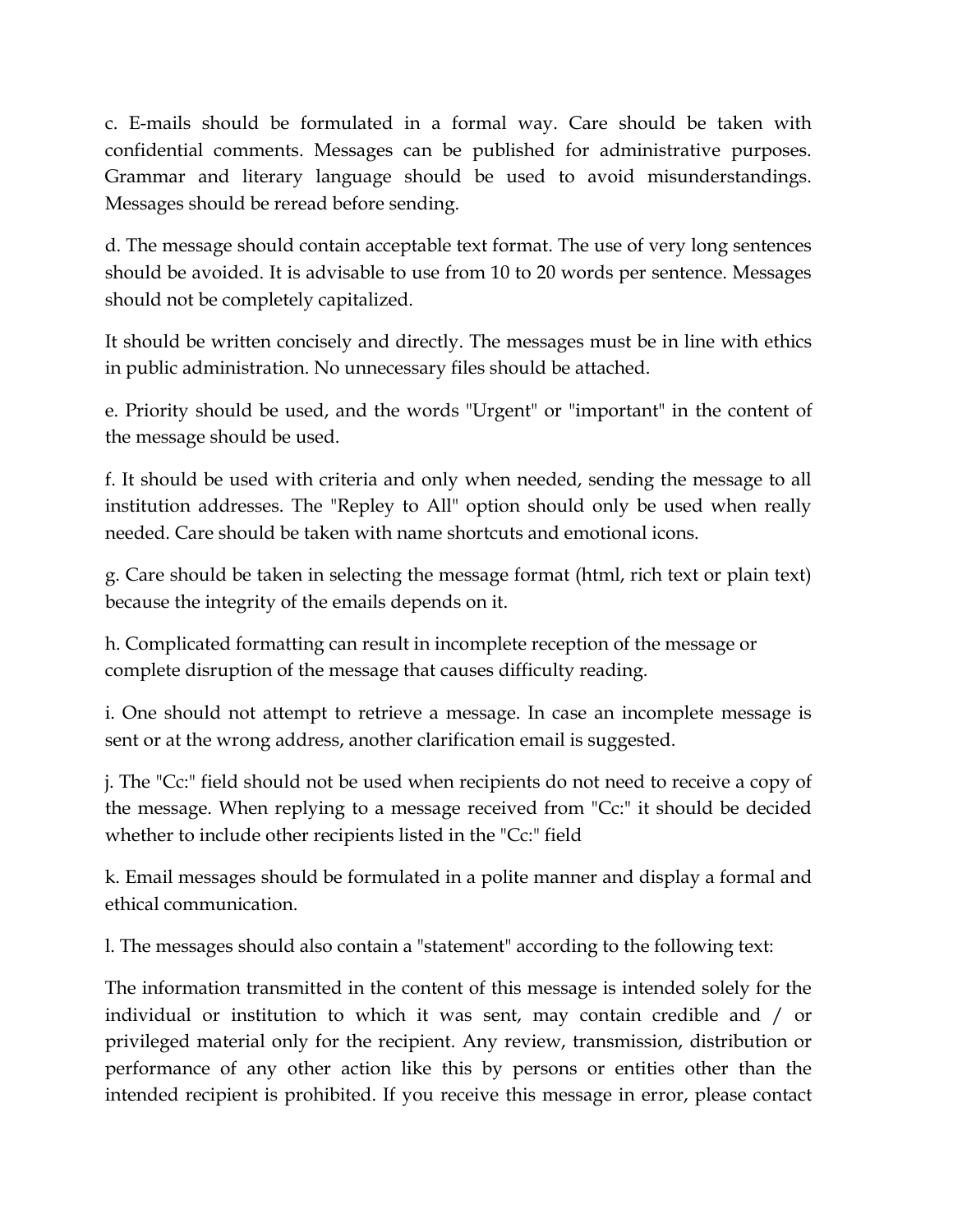its sender urgently and delete any material transmitted to your computer. We accept no liability in respect of damage or loss caused by harmful programs or viruses except in the case of complete negligence, or wrong and willful misconduct.

m. The name and surname of the person should be complete with all lowercase letters of the Albanian alphabet except for the letters "ë" and "ç". The name of the University should appear in the form of an acronym and should be in Albanian and, where appropriate, in foreign languages permitted. When the name and surname of two users are the same, a number is placed at the end of the surname.

n. Authorized personnel using direct communication software, provided with a password-protected individual identification address.

o. Email address passwords must be no less than eight (8) characters long. Five (5) of these are letters, where at least one (1) must be uppercase; two characters must be numbers (0-9); and a character must be a symbol (eg  $*, \mathcal{L}, \mathcal{K}, \&$ ).

#### **CHAPTER V**

#### **ACADEMIC CREATIVITY**

## **Article 22 Intellectual Property**

University staff must be accountable for University resources. All intellectual property conceived, produced or written by faculties, administrative staff, and students using University funds, facilities or other resources must be owned and controlled by the University. Traditional products of scientific activity which are considered as the unlimited property of their author, such as scientific journals, textbooks, and monographs that are created without including the use of University resources will be the unlimited property of the author. Any form of unauthorized reproduction in writing by the author is prohibited.

### **Article 23 Academic plagiarism**

Plagiarism is the use of words, ideas, concepts, or data of another person without quoting. Plagiarism can exist in circumstances where the student says that he / she is the original source of information. Plagiarism involves the direct use and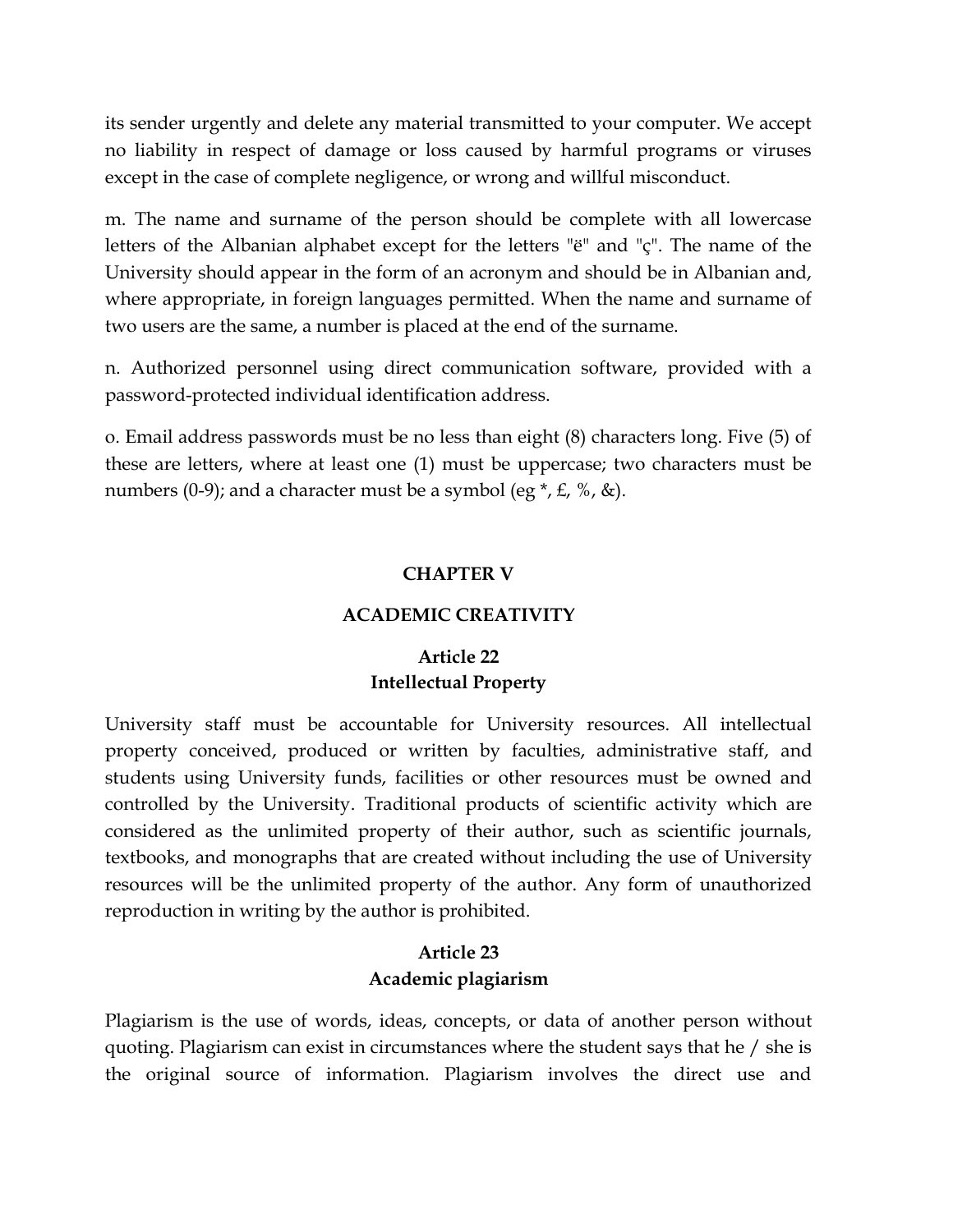paraphrasing of another's words, thoughts or concepts without quotation. It includes, but is not limited to:

- a. unsupported copying of passages from electronic works and / or copies of other people's homework or courses, essays, research papers, or theses;
- b. unsupported using of another person's views, opinions or knowledge;
- c. unsported paraphrasing of phrases, original features, metaphor of another person, or other literary projects.

Avoiding academic plagiarism serves to increase the quality of research and scientific creativity.

1. The researcher is obliged to cite in full and accurately the author and their works, whom he has consulted as primary or secondary sources and has used them to inform him of previous results or of argue and interpret the results of the research activity.

2. Institutions conducting research activities provide software that automatically controls plagiarism for research papers and publications (papers, references, scientific articles, dissertations, monographs, textbooks, manuals, course assignments or theses submitted for "Bachelor" or "Master"degrees).

3. Anything not covered by this Code of Ethics regarding plagiarism shall apply accordingly to the legal provisions of the Copyright Law and other related rights and internal regulations of the UASF.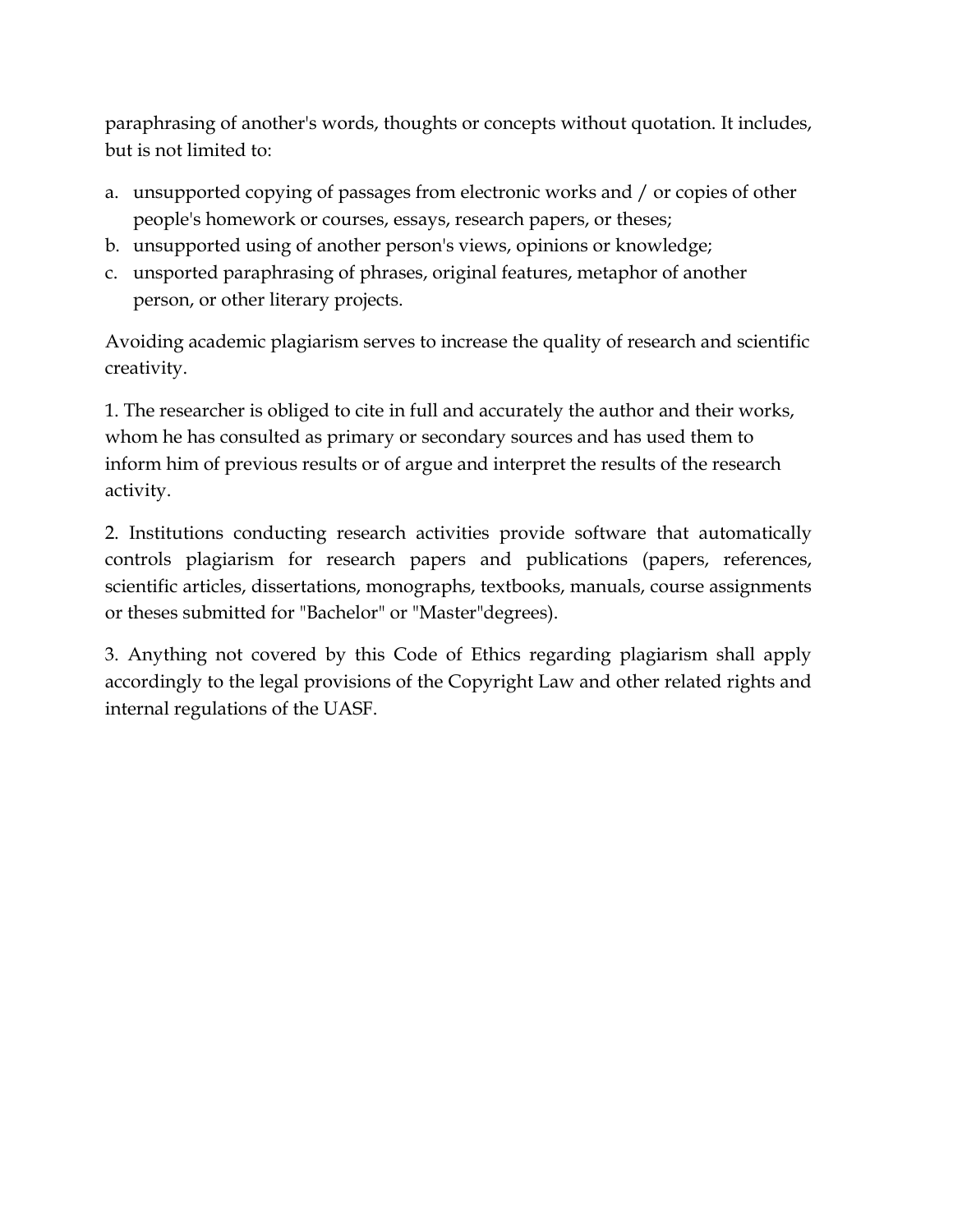## **CHAPTER VI**

## **Article 24 Bodies for implementing the Code of Ethics**

- 1. The bodies that are competent to implement the Code of Ethics in the UASF are:
	- 1.1. Ethics Council elected by the UASF Senate on the proposal of the UASF Rector.
	- 1.2. Disciplinary Committee selected by the UASF Teaching / Scientific Council.
	- 1.3. The ad-hoc Disciplinary Commission appointed by the Rector of UASF.

## **Article 25 Ethics Council**

The Ethics Council is a body established by the Rector's proposal and elected by Senate decision that functions in accordance with the Statute, UASF Regulations and Code of Ethics. Pursuant to this Code, it has the following competence:

- 1. Observe the implementation of the disposition of this Code and propose amendments, improvements or other binding measures that relate to the UASF Ethics.
- 2. To propose to the Rector disciplinary action when the offense is mild, for the first time and concerns disciplinary behavior at work.
- 3. In cases of electoral processes, in the absence of the Rector, decisions on disciplinary measures are taken by the Ethics Council.
- 4. To propose to the Senate measures where the violations relate to academic matters.
- 5. To propose to the Disciplinary Committee when the violation is repetitive and qualified as grave.
- 6. The decision of the Rector and the Senate on the severe measures imposed is final.
- 7. When the Teaching / Scientific Council decides on a disciplinary measure on the proposal of the Disciplinary Committee, the Senate shall decide on the second instance according to the report of the Appeals and Complaints Committee.
- 8. The final decision on serious violations is made by the UASF Senate.

The Ethics Council only considers cases where denunciations, complaints or reporting have identified the individual making the complaint.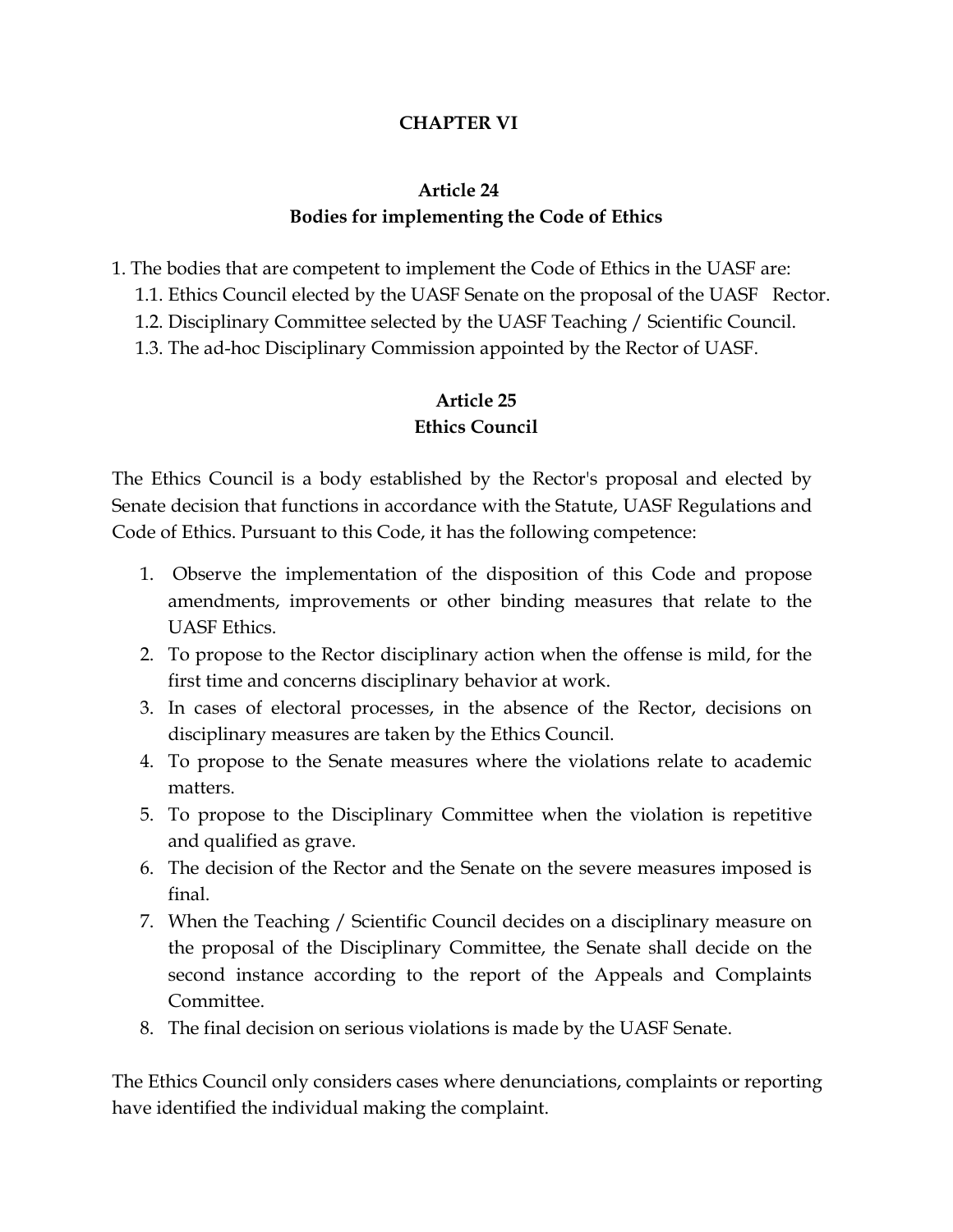#### **Article 26**

1. The Council of Ethics is composed of: four members of the academic units with a four-year mandate and one representative of the student Parliament with a one-year mandate and one member of the administration with a four (4) year mandate.

2. The President of the Ethics Council is elected by the members of the Ethics Council.

3. The Ethics Council may issue rules of procedure to regulate matters not provided for in this Code.

4. The mandate of the members of the Council is related to the mandate of the body which elects it.

#### **Article 27**

1. The Disciplinary Committee is composed of four (4) members: two (2) academic staff, with four (4) years mandate, one (1) administrative staff member with four (4) years mandate, one (1) student delegated by the Student Parliament for one (1) year mandate, and a representative from the syndical organization from UASF in the capacity of a monitor (without voting rights).

### **Article 28 Ad-hoc Disciplinary Committee**

The ad-hoc Disciplinary Commission is a body established by the decision of the Rector of UASF, which is responsible for the implementation of procedures, in cases where the Code of Ethics is violated by employees outside the teaching process at the Rectorate of UASF, respectively in academic units of UASF.

## **Article 29 Initiation of proceedings**

1. Procedures for the veracity of a violation of any principle of the UASF Code of Ethics may be initiated by the submission of a Report of a Code Violation in writing to the implementing authorities of the Code of Ethics.

2. The application for violation of the Code of Ethics can be submitted by all employees, but it must be justified with all data and evidence about the persons, time, place,

eventual witnesses and be signed by the bearer of the statement.

3. Anonymous submissions are not considered.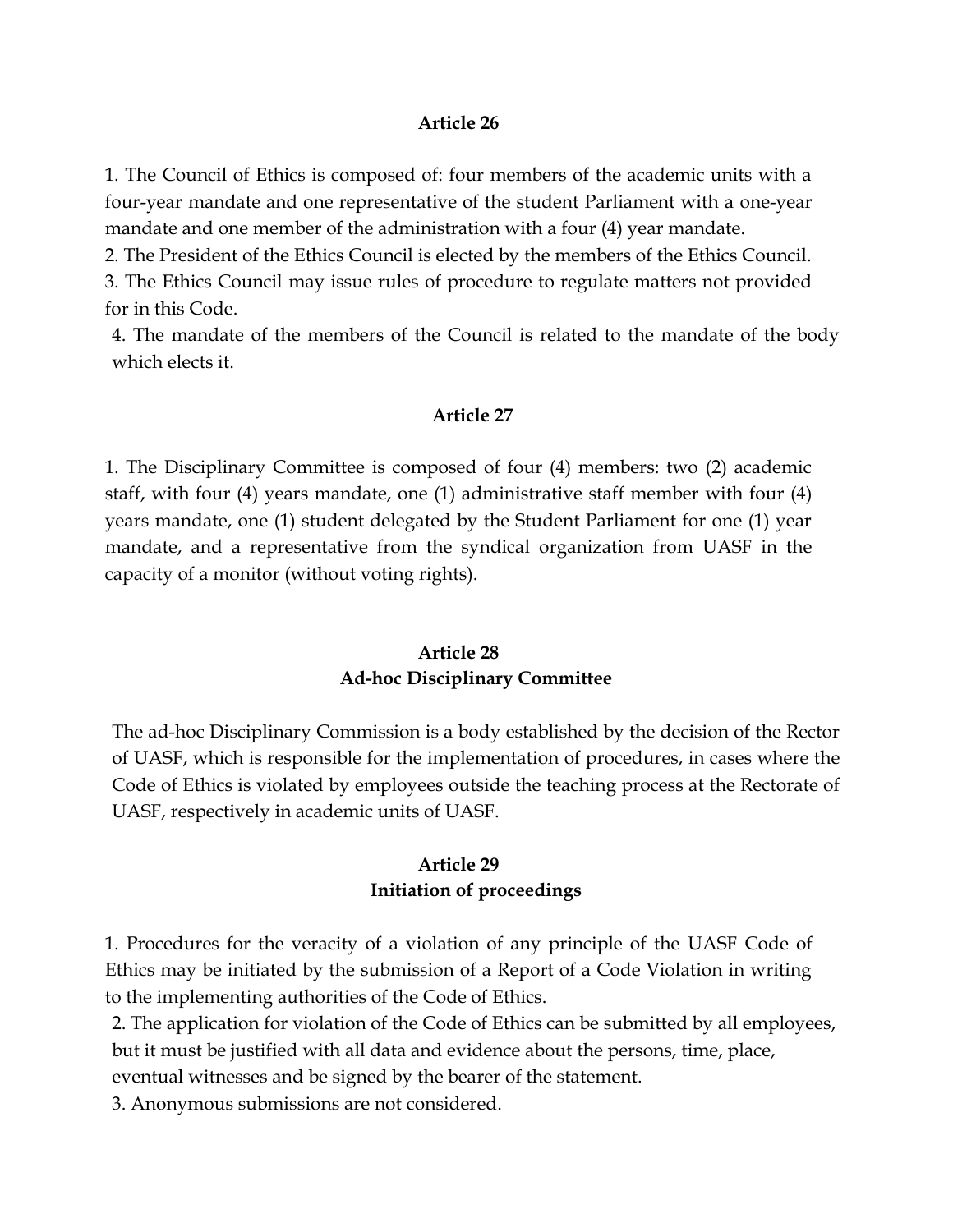#### **Article 30**

#### **Ethics Council working procedures and deadlines**

1. Based on a report of violation of ethical principles by teachers and collaborators, according to the criteria of Article 20, the President of the Council of Ethics shall convene a meeting of the Council within thirty (30) days from the date of receipt of the report.

2. If the Council of Ethics confirms the non-existence of violations of principles by teachers and collaborators, it shall by its decision refuse to submit the application as unfounded.

3. If the Ethics Council determines that any of the principles of the Code of Ethics has been violated, it shall, by a decision, propose to the UASF Senate the appropriate measure: written or public reprimand. If these violations are repeated, the Council of Ethics proposes to the managing authority additional severe penalties.

4. For violating the principles of the Code of Ethics, as appropriate, the Ethics Council proposes disciplinary measures from taking calls, to dismissal.

5. If the Ethics Council determines that violations of any of the principles of the Code of Ethics by UASF teachers and collaborations are in violation of the UASF Labor Law and Statute, it shall propose measures in accordance with UASF Rules of Procedure and the Law on Higher Education.

6. The decisions of the Council shall be taken by a majority vote of the general members.

## **Article 31**

## **Disciplinary Committee procedures and deadlines**

The procedures of the Disciplinary Committee, established by the KMSH, are implemented in accordance with the rules of the UASF Statute and other normative acts.

#### **Article 32**

#### **Ad-hoc Disciplinary Committee procedures and deadlines**

1. On the basis of an application form submitted for violation of any of the principles of the Code of Ethics by non-academic staff of the UASF (Rectorate and Academic Units), the appointed ad-hoc commission shall initiate procedures for the authenticity of violations of the Code's ethical principles, thirty (30) days from the date of receipt of the application.